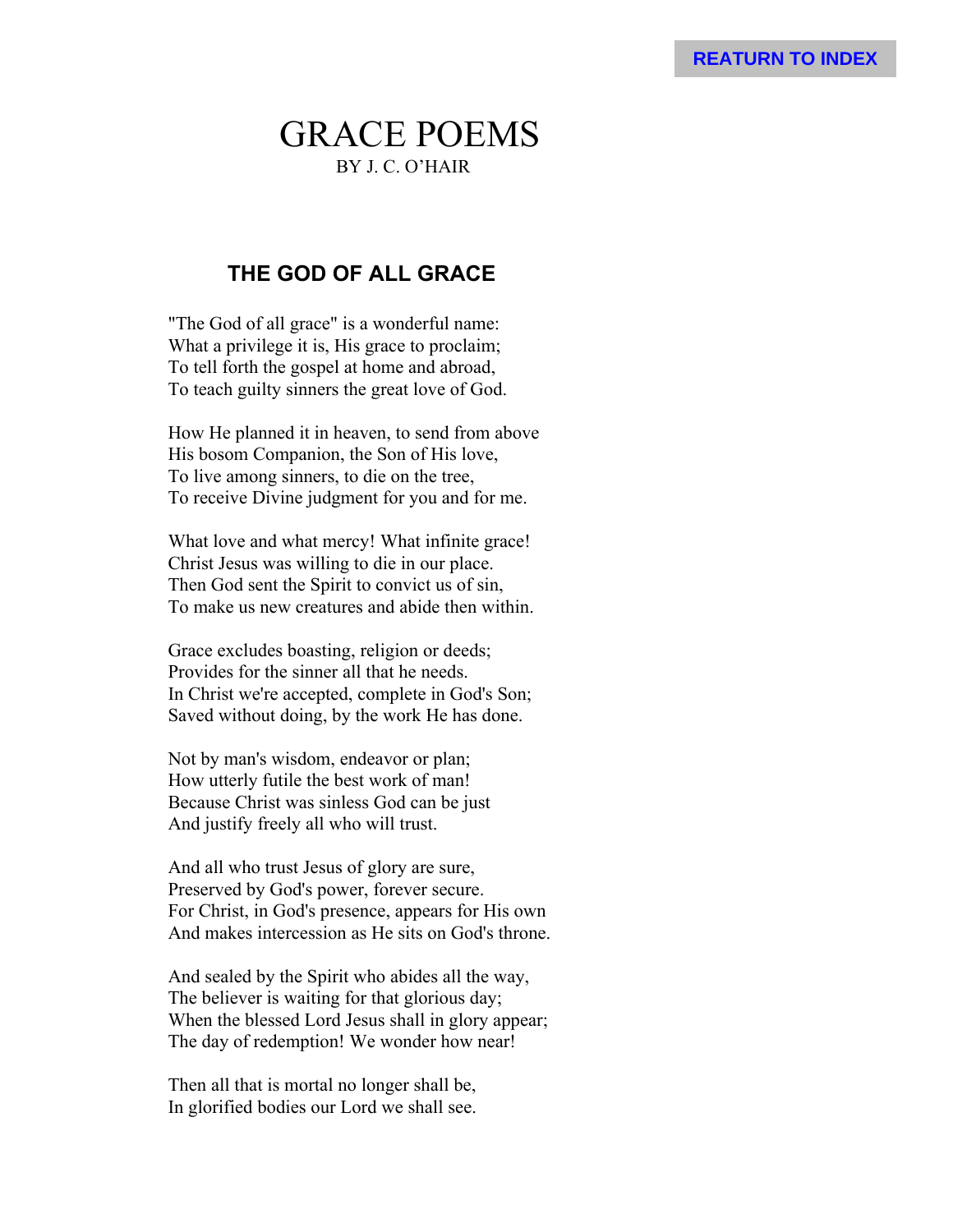And if we are faithful, with Him we shall reign, For our labours in Jesus shall not be in vain.

With such grace abounding, such power Divine! Why do we falter, doubt or repine? And why do lost sinners remain in their state Condemned now already and hereafter such fate?

#### **GRACE**

Wonderful, marvelous, infinite grace, abounding more than sin; When Christ at Calvary took our place, He was man; but God within. The worldly rulers never knew God's mystery revealed, The Lord of glory there they slew, Him whom God had sealed.

Rich was He in heaven above, in the form of God up there; Bosomed in His Father's love, He saw us in despair, Ruined, hopeless, helpless, weak; like sheep all gone astray; He will come the lost to seek, to put our sin away.

In tender mercy down He came; came to save the lost; Creator here with human frame; see what sin has cost. Not all the silver and the gold could for guilt atone; No scheme of man that's new or old; but Christ Himself alone.

Yes, lower than the angels made, made to suffer death; All our sins on Him were laid, when He yielded up His breath. Willing all our guilt to bear, to die for you and me; "Finished," cried the Saviour there, nailed to Calvary's tree.

Now what work must man supply beside what Christ hath done? Our God will freely justify all who trust His Son. This is grace, yes grace Divine, sufficient grace indeed: Abounding grace that knows no line: for the vilest sinner's need.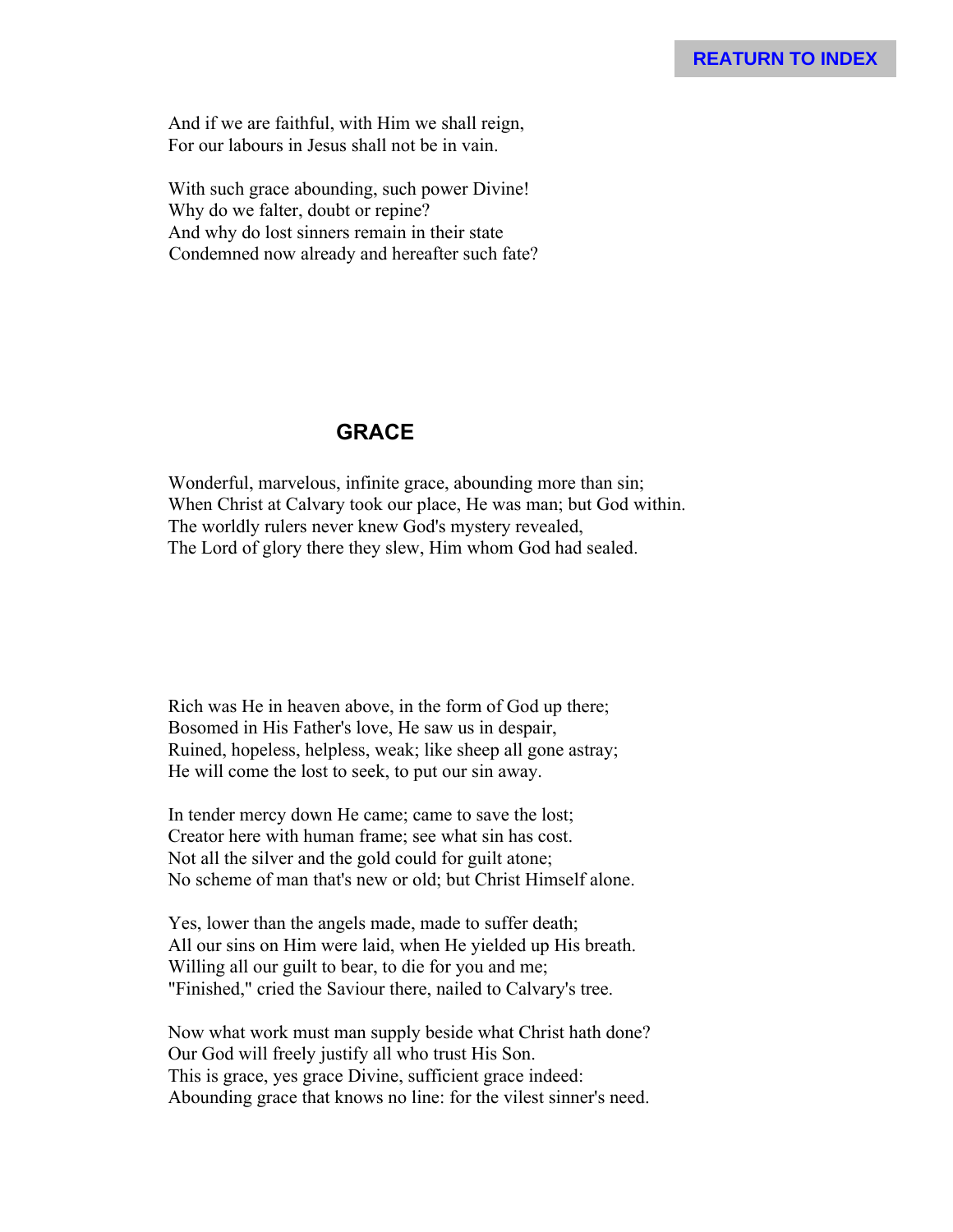Every claim Christ satisfied to clear the human race; Between two thieves He bled and died, O what matchless grace! Death with Him was but a spell; He took up the life He gave, God did not leave His soul in hell, nor His body in the grave.

Death abolished, He has its key, and the key of hades, too; Such a Christ for you and me, a living Saviour true. A risen Christ at God's right hand, whose love has never ceased; All power known at His command, an interceding Priest.

In heaven on His Father's throne, that blessed throne of grace, Pleading ever for His own, He's never lost a case. He's never lost a single one, never failed to keep All the Father gives the Son, that Shepherd of the sheep.

He seals them with the Holy Ghost, unto redemption day: Saves them to the uttermost; Hear the Saviour pray, My glory, Father, let them see; my glory let them share, Where I am, pray, let them be; God has heard that prayer.

Grace is this, and nothing less; only grace can tell Why a sinner God should bless, and save his soul from hell. In Adam none will heaven reach, not a single man, In Christ alone who healed the breach believing sinners can.

While with patience here below we run for Christ the race, What a blessed fact to know, sufficient is His grace. Here surrounded by our foes, with conflicts all around, In the midst of all our woes He makes His grace abound.

If in fervent prayer we ask we'll never be denied, For every trial, every task, grace will be supplied; Whatever sickness or distress, sorrow, wound or ache, When heavy burdens sorely press, from that supply we take.

Exceeding riches of His grace, in ages after this, When we've reached that heavenly place to enjoy eternal bliss. God the Father then will show, in kindness through His Son, There in glory we shall know, know every chosen one.

No matter what your temporal gain, if your soul you lose; All this life will prove but vain, if Christ you do not choose. This is still the day of grace, the door is open wide; Faith will find for you a place, a place with Christ inside.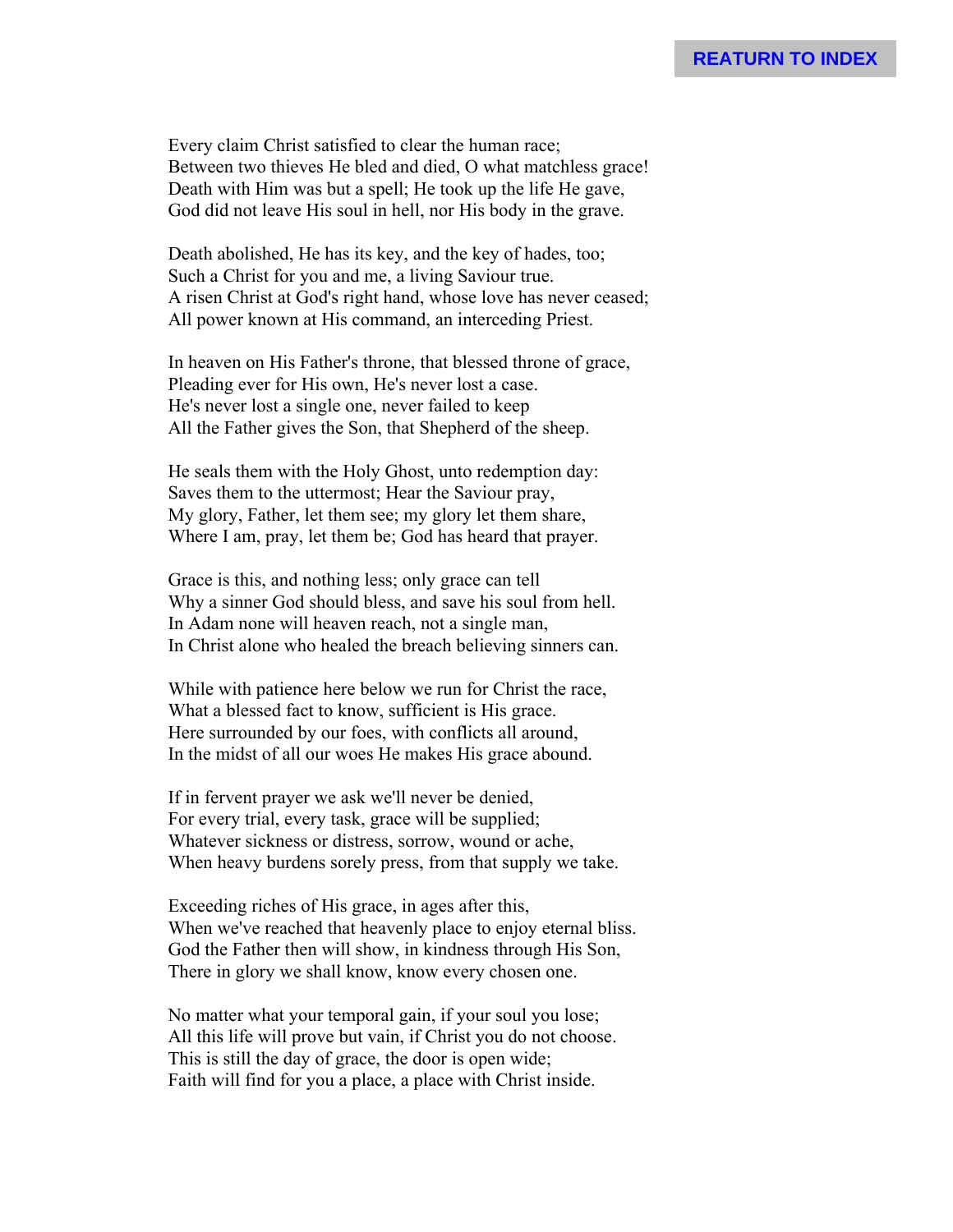Answer then the Spirit, yes, as He convicts of sin, Christ as Saviour, then confess; and He will enter in. Eternal life with Him above, victory here and peace; Dwelling in eternal love, His grace shall never cease.

### **CHRIST AND HIS SAINTS**

A Saviour which is Christ the Lord, Eternal God, the living Word, Long promised ere His birth: To saints of old was typified, They hoped, they waited, but they died Before He came to earth.

And then He came as Mary's Child; Holy, harmless, undefiled, In a manger laid Born to suffer, serve and die, The Lord of Glory from on high Of a woman made.

The Lamb prefigured, prophesied, On the cross was crucified; He did for sin atone. But now transfigured ever more In heaven where He was before, On His Father's throne.

For all who suffer with our Lord There awaits a sure reward When He comes again. In the twinkling of an eye, Transfigured saints shall reach the sky And share His glorious reign.

# **THE OLD GOSPEL**

They tell us things are moving at such a rapid pace, That the world's outgrown the Gospel of Christ's redeeming grace; That anyone's old fashioned who believes the Bible true, That the world has made such progress it needs a gospel new.

If we happen to be sinners, we're really not to blame,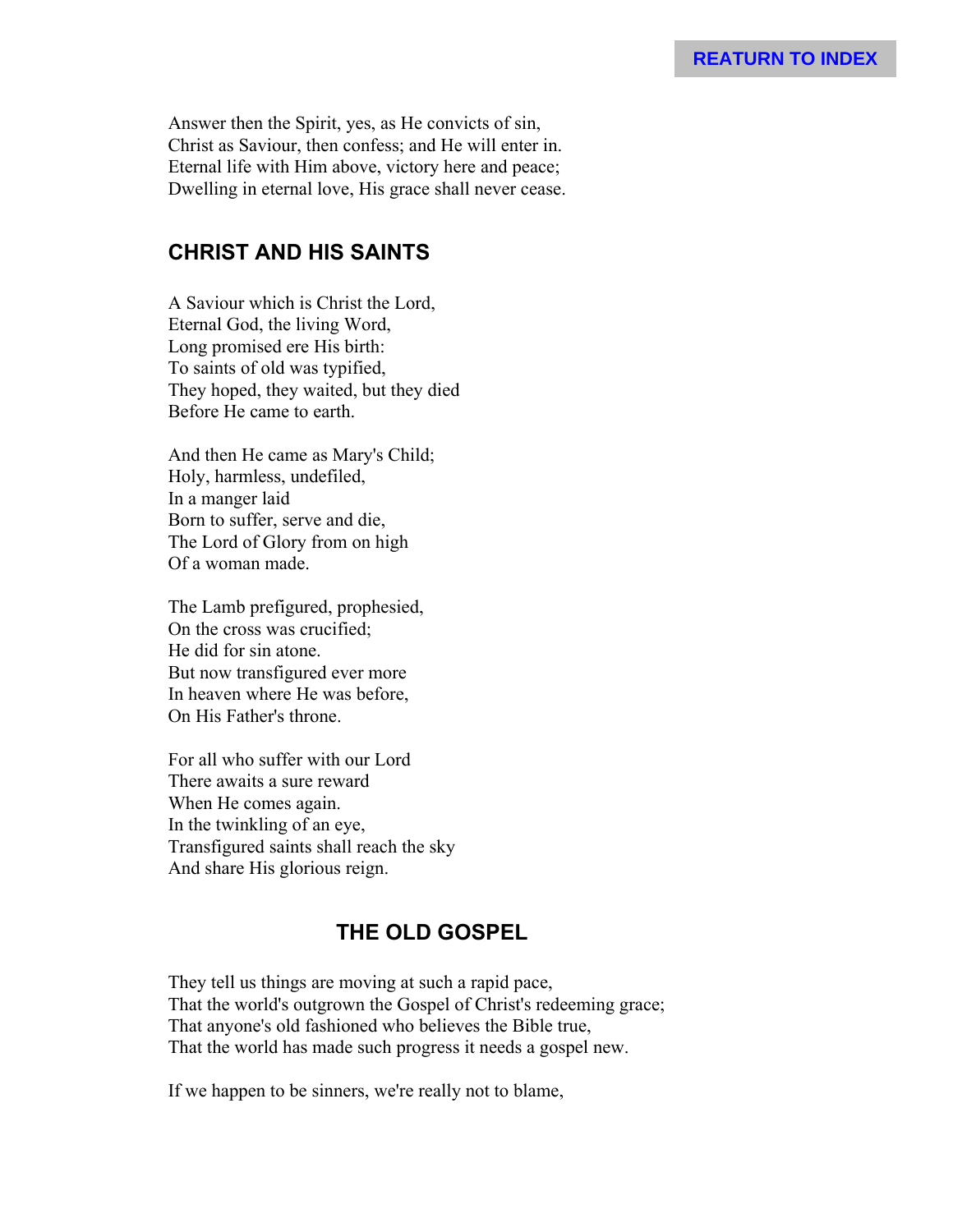#### **REATURN TO INDEX**

In fact we just think we are sinning is what some people claim. Most folks don't understand you when you say "be born again," For they're working for salvation, imitating Cain.

Control our lives with noble thoughts, be gentle, sweet and pure, And because we do the best we can, God's mercy will be sure. Speak of God's great love for us but of His wrath say naught, Preach heaven all you care to, but hell must not be taught.

Of Jesus some speak kindly as the Man of Galilee, But nothing of the Lamb of God, who died on Calvary's tree. Say naught of His pierced hands and feet, naught of His wounded side, Out of which the Father is forming the Saviour's precious bride.

And so they twist and try to change the word which Christ did say Shall long endure the dying world and never pass away. O, sinner, come and see thyself a lost and ruined soul, And hear the words of Jesus Christ, "Thy faith hath made thee whole."

Away with the world's new theories and back to the blessed Book, Let's go to the cross of Jesus and get a saving look. And know as we see Him hanging in agony and pain, It was for our transgressions the Son of God was slain.

We need no other gospel for none other will avail, But against the Church of Jesus Christ, hell's gates shall not prevail. Be safe in the Ark like Noah, and escape the judgment flood, Anchor your faith to Jesus, get under His precious blood.

And we'll keep our gaze on heaven and watching unto prayer, We'll wait for the Lord of glory and meet Him in the air. And down through the endless ages when heaven and earth are new We'll sing of the cross of Jesus and know that His words were true.

#### **A CHRISTMAS POEM**

The Christmas season is again at hand, With thoughts of Christ in every land; The Christmas message again we'll hear, The songs of Christ Who brought good cheer; The Lord of glory, God's gift of love, Who left His home in heaven above. We'll sing and tell the Saviour's birth, How He dwelt with men on earth.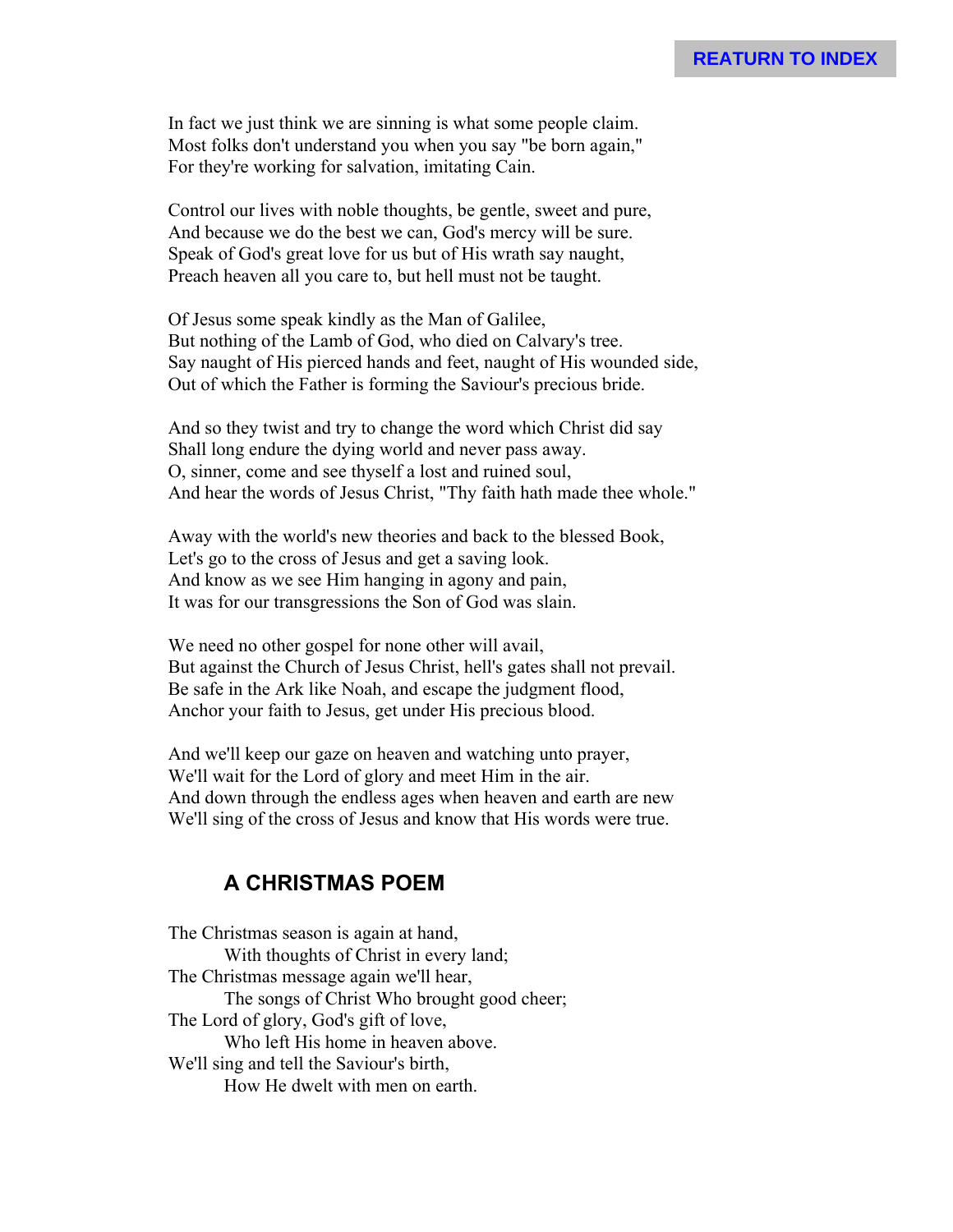Redemption's story, God's own plan, The Lord Himself in form of man; Yes, lower than the angels made, In Bethlehem's manger Christ was laid; The virgin's Son, the King Divine, In David's house the royal line; Conceived as was no other child; The Seed of woman, undefiled.

God's ancient prophets, holy men, Foretold Christ's work by mouth and pen. Christ came these Scriptures to fulfill, He came to do His Father's will. He left His heavenly home on high; He came on earth to serve and die. His mission was to seek and save: He suffered much; Himself He gave.

On Calvary's cross the Saviour died, By wicked men was crucified, But God foreknew this awful crime: It was His own appointed time. The death of Christ was by God's grace That He might save the human race; Save lost sinners, every one Who will believe on Christ the Son.

Then God raised Him from the dead To make His Son the living Head; The living Christ on heaven's throne Is interceding for His own. Because Christ lives and intercedes God supplies the Christian's needs. Because Christ's there within the vail, The Christian's anchor cannot fail.

When you know what God has done Why do you reject His Son, Despise His grace and spurn His love, And miss a home in heaven above? Believe God's Word, accept God's way; 'Tis worse than folly to delay. Christ will save you from your sin And give you joy and peace within.

And then from condemnation free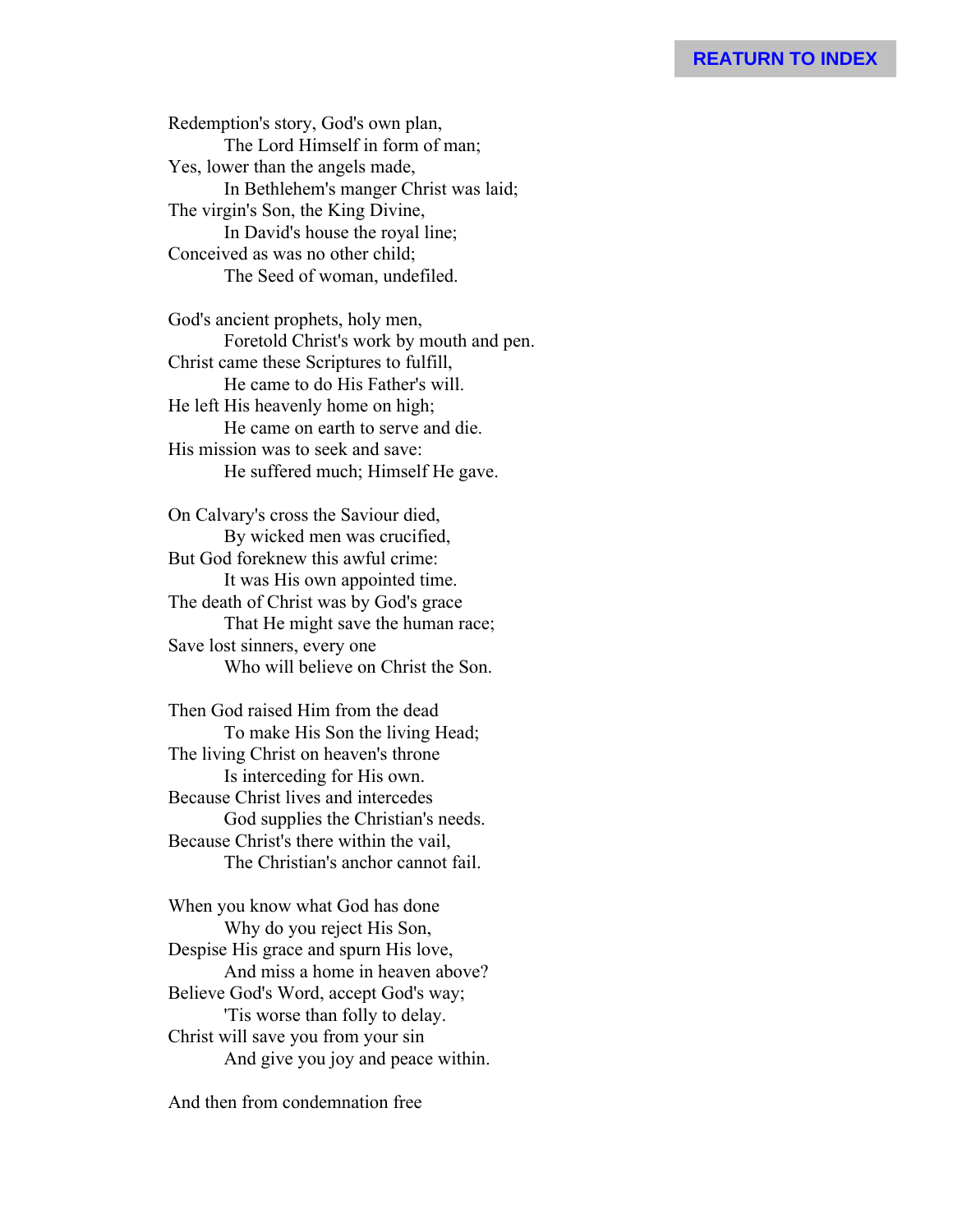A Merry Christmas yours will be. When you yourself have thus been freed You will believe man's greatest need, In this world so filled with strife, Is God's free gift-eternal life. And all who take what God will give Shall with Christ forever live.

# **WHEN I SEE CHRIST**

When I shall leave this house of clay, Perhaps that time may be to-day That I shall go or He appear And while in death there is no fear, Yet would be joy should He decide Till His return I'd here abide, But whether so, or I depart, The earnest prayer that fills my heart Is when I see Him face to face, 'Cause He in judgment took my place, That by His word or look I'll know That much of life spent here below Has been well-pleasing in His sight; And who can measure the delight If there should come some small reward From those hands on Calvary scarred.

What earthly honors can compare With the glories we shall share, Glories which shall never cease With Christ exalted, Prince of Peace? Eternal ages, endless bliss, For all the world I would not miss; But when in the presence of my Lord I stand and hope for some reward, I'll not be there for work I've done, But by God's grace Who gave His Son To suffer, bleed, to die, and then To conquer death, to rise again, And in the body to ascend To His own place at God's right hand. Glorious gospel; What a cost! What a love for sinners lost! Spurn this love? this grace despise?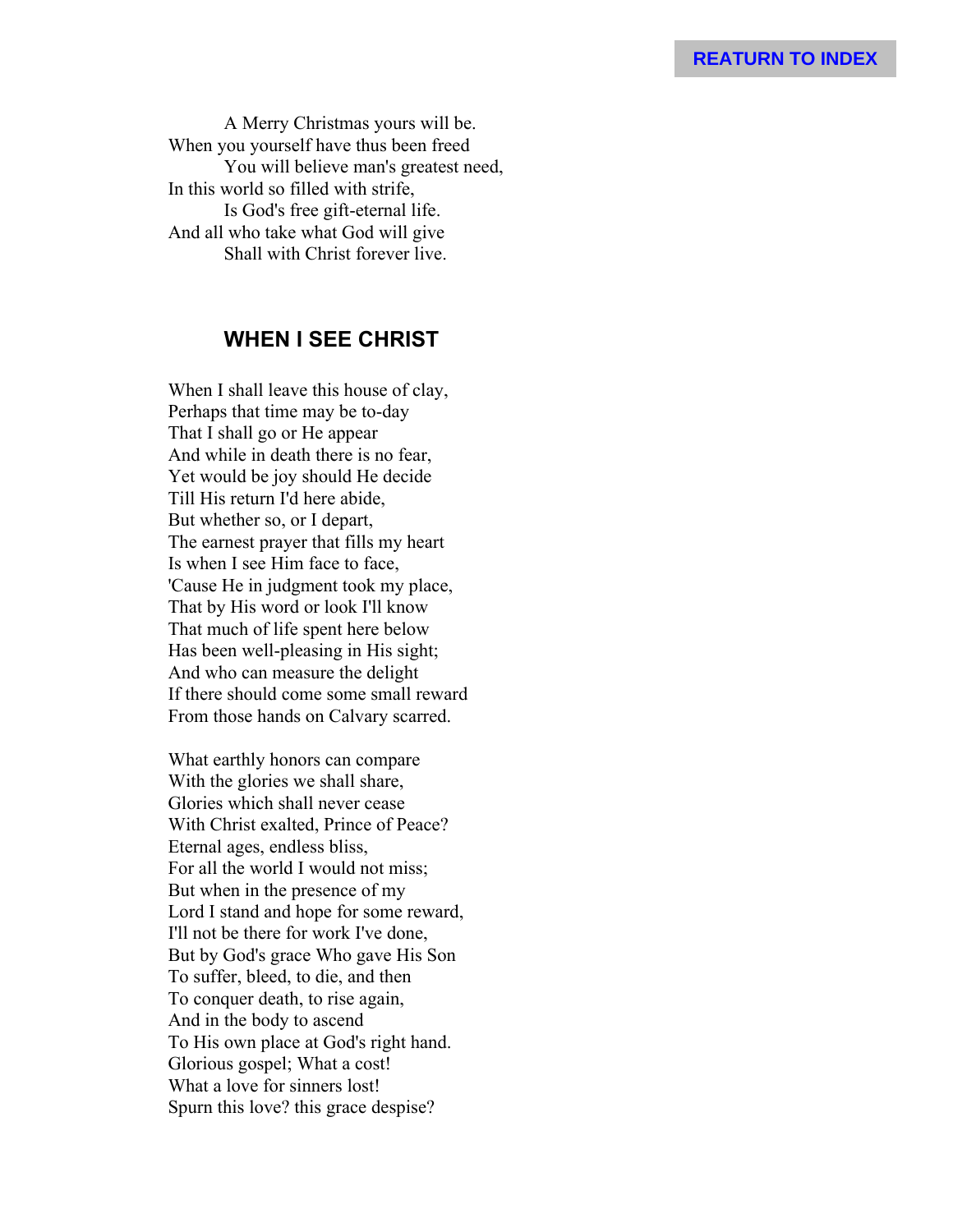How can a man be so unwise?

Satan largely is to blame; He hates Christ's gospel and His name. The same who in the garden lied And brought sin by appeal to pride Beguiles, deceives and schemes today; So sinners doubt, deny, delay. With temporal things he charms the soul And thus holds sinners in control. Religious schemes and ways galore To keep the lost outside the door; Away from Calvary; God's one way To save the sheep that's gone astray. Satan doth the saved one hate And bids for him with every bait, Riches, pleasure, fame and ease, Fleshly lusts he would appease.

This clever tempter is alert, His every move is but to hurt, To lead the saint to compromise And make him run without a prize; To bring reproach, disgrace and shame To the Saviour's cause and hurt His name. The battle's real; for us too hard, Each moment we must be on guard. In Jesus' strength alone we fight, For He alone can put to flight The demon forces that oppose And conquer for us all our foes. And only as in Him we trust Can we overcome our lust. The pressure, trials, strife and strain Increase with labours not in vain, But grace sufficient if we but ask Christ has promised for each task.

'Twill soon be over; 'twill not be long Till we'll be with that heavenly throng. If till He come we occupy Or if He tarry and we die, And we are faithful, even though Friends forsake us here below Persecute, and scoff and frown, Suffering saints shall have a crown.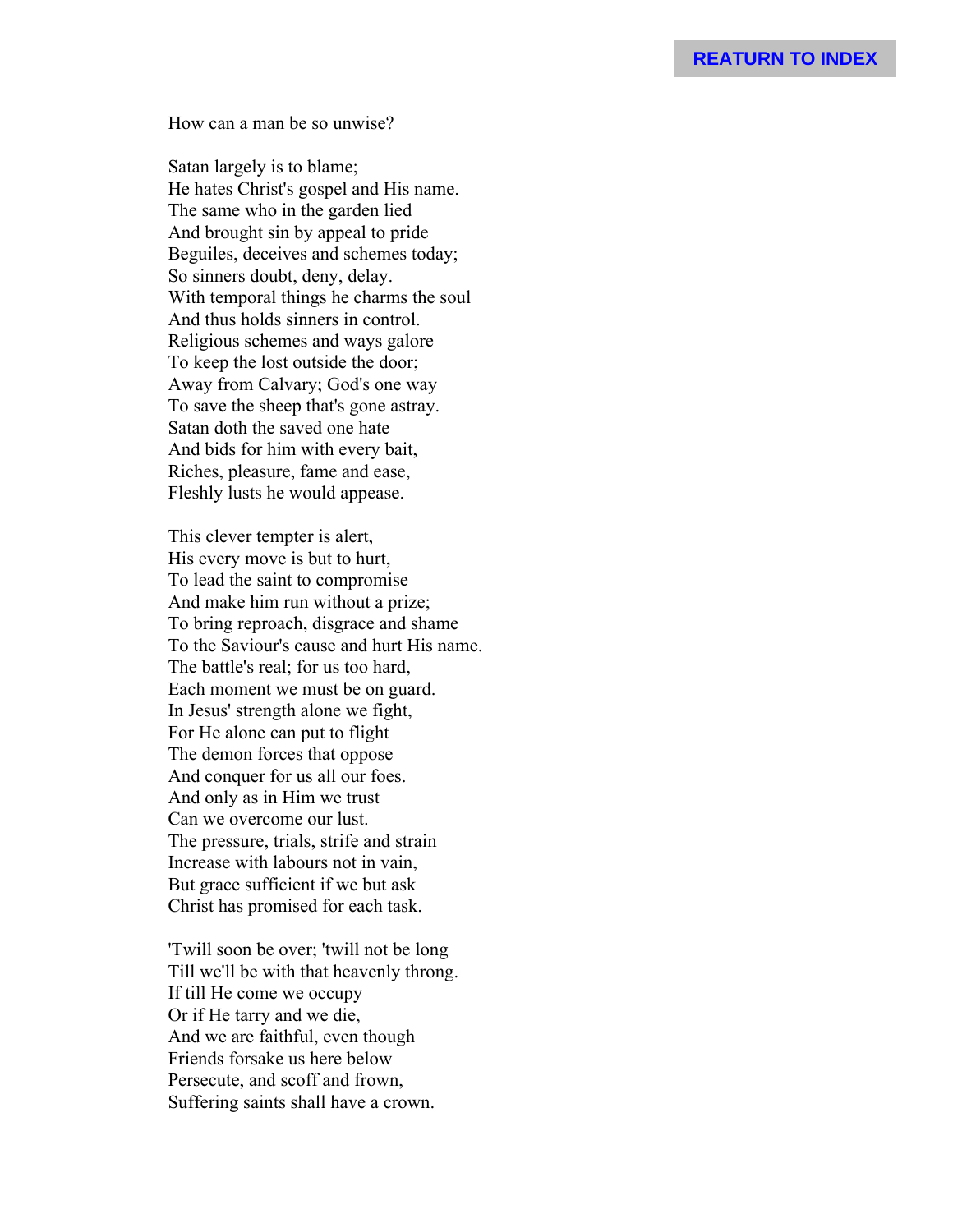At the rising of the just When we stand, as stand we must, Before our Saviour's judgment seat And He reveals the chaff and wheat, When hidden things are manifest Will our works abide the test? With secret motives brought to light, When we have finished here our fight, Shall we hear God's blessed Son Approve our service with "well done"? Such words will far out-pay the price Our suffering, toil and sacrifice.

What a challenge for our best Our every talent to invest! Not on earth, our treasures hoard, But as He said, in heaven stored. Then He'll prove what here He taught That no man e'er served God for nought. So as for me whate'er the cost, I want to count no day as lost. I want not temporal things to dim My heavenly vision and sight of Him, But day by day to serve my Lord And wait His time for my reward.

# **SALVATION THROUGH CHRIST**

The grace of God is now at hand, Christ's name is heard in every land. He's the Lord of Glory: What a Name! What a great salvation to proclaim! Christ was born as no other one, The Seed of woman, but God's own Son.

God's prophets long foretold His birth; That God would visit man on earth, To reveal His love to Adam's race, And bring salvation by His grace. When God declared the time at hand; God's Son appeared in Israel's land.

The virgin Mary was God's choice, And so she heard the angel's voice. He told how Christ, the Holy Child,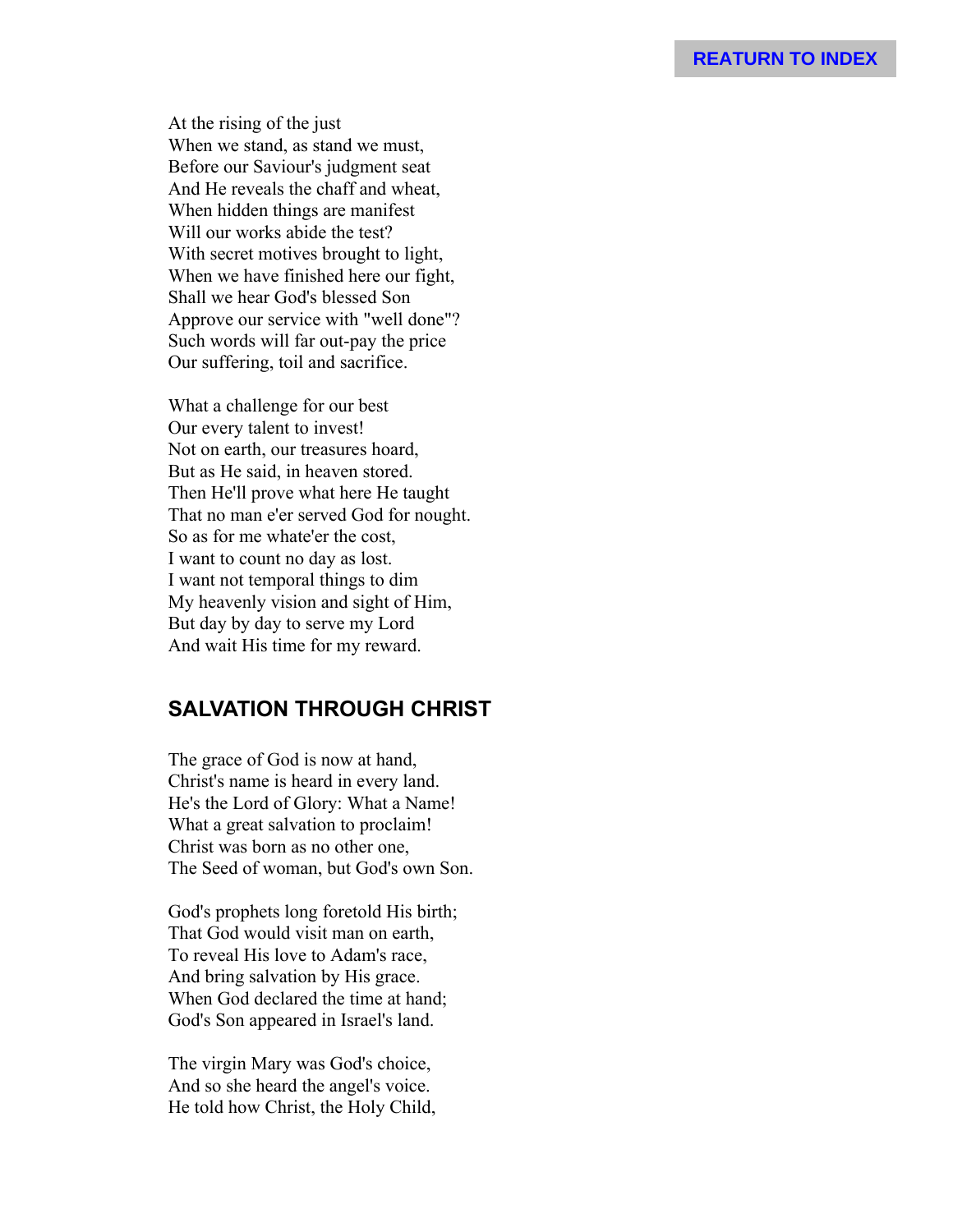Would be born to her, but undefiled. Christ Jesus would be David's seed; God's kingdom nation would be freed.

So Christ was born for David's throne; But the Saviour must for sin atone. He was measured by God's holy law, And lived on earth without one flaw. He proved His claim by word and sign, That he was human and was Divine.

Such deeds of mercy never known; Such grace to sinners never shown. He healed the blind, the sick, the lame, The souls of men in sin and shame. He calmed the sea, increased the food; All Christ did on earth was good.

But signs and deeds were all in vain; The rulers would not have Him reign. Christ knew no sin, He broke no laws; But they hated Him without a cause. And religious men who knew Him not Went unto Judas with their plot.

His price was named, the money paid, And so the Saviour was betrayed. God's Son must die, was their decree, So He was nailed to Calvary's tree. They knew not when they did their crime, It was God's own appointed time.

For His death God's Son was made, And on that Son our sins were laid. Christ on the tree for sinners died, The Lord of Glory was crucified. He died for me and He died for you; God's Book says this, and it is true.

Out from His grave, as Christ had said, The Saviour came forth, no longer dead. Yea, from death God's Son was raised; He was seen by friends for forty days. With those friends He communed and ate. They were to witness, watch and wait.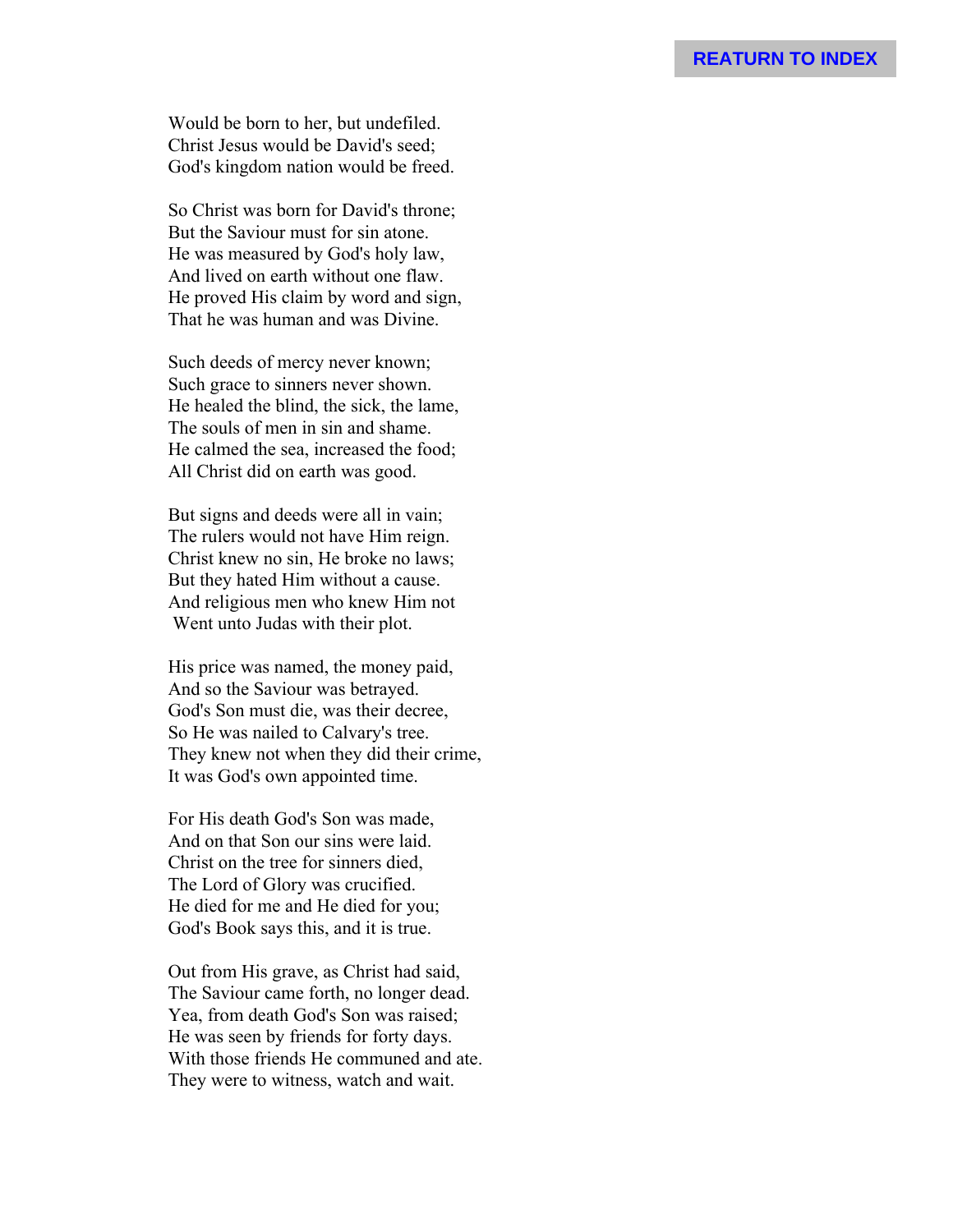Christ would be with them to the end; Behold, they saw the Lord ascend. Christ opened up the living way; At God's right hand He lives today. And there exalted on heaven's throne He's in God's presence for His own.

In Christ believers are secure; God's Word is true and heaven sure. And when redemption day is here Believers shall with Christ appear: Appear in glory with the Lord, And there receive their sure reward.

God's door of grace is opened wide, But each must for himself decide. Receive God's gift, by faith, and live: Let God pardon, cleanse, forgive. At peace with God, surely for you Life will have a meaning new.

# **CHRIST IN US THE HOPE OF GLORY**

Our worth and work is no exemption; Our only hope is God's dear Son. In His blood there is redemption; Yes, the work has all been done. Our hope of heaven is depending, On our faith in His shed blood; The gift of God is life unending. For this gift give thanks to God.

Christ in us the hope of glory, Witnessed by the Holy Ghost. Sounding forth the gospel story; Cross of Christ our only boast. Beseeching others to receive Him, God's own Son, His gift of love; Eternal life for all who believe Him; Eternal bliss in heaven above.

# **THE PRINCE OF PEACE IS COMING**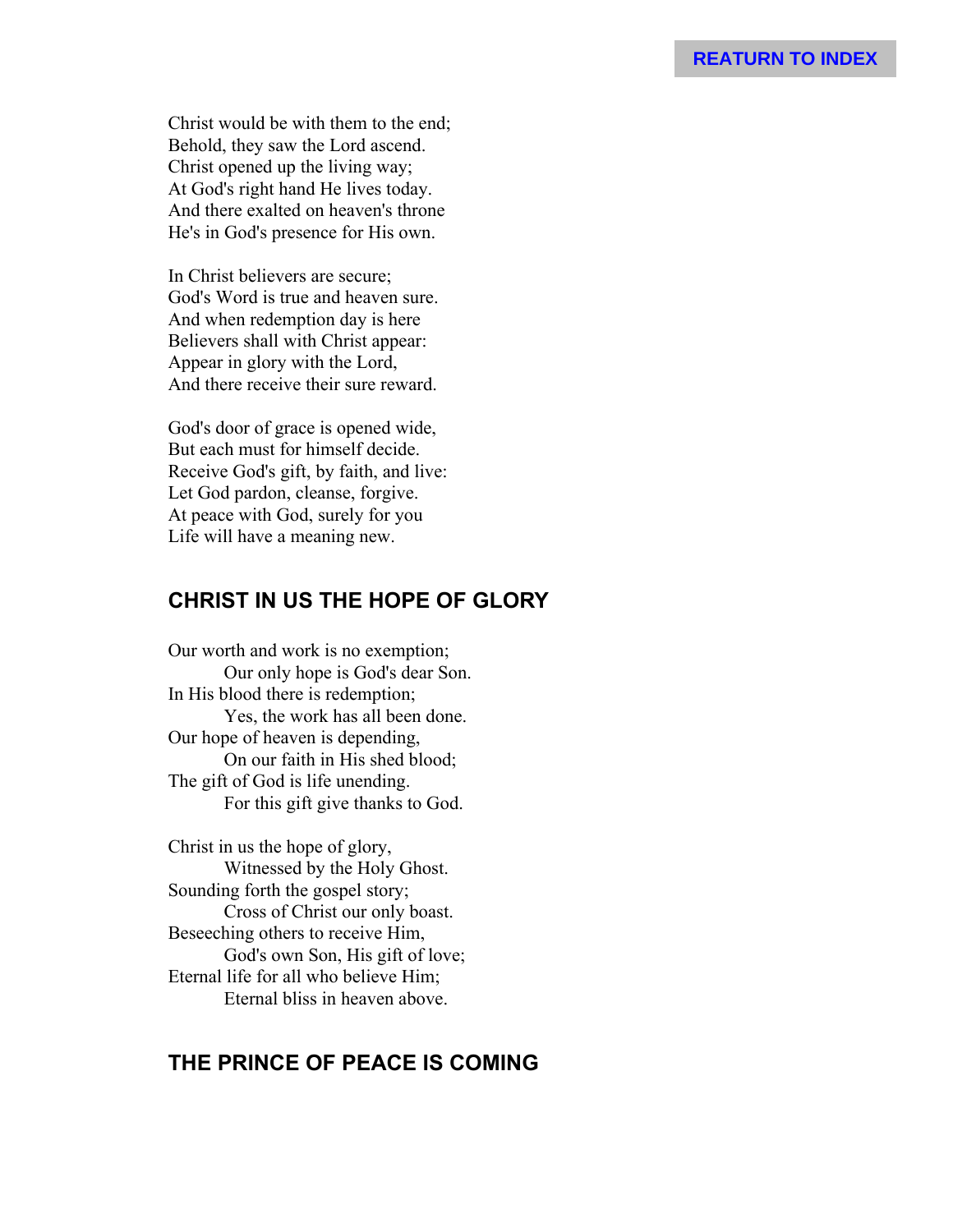The Prince of Peace is coming; God has a kingdom plan. As King and Judge He's coming; Christ the Son of man. The whole creation's groaning; creatures strive and rage: God's own Word assures us of the coming golden age.

The coming King of Glory will make all wars to cease. Instead of strife and violence, He'll bring a reign of peace. The Lord will save His nation, restore and heal and bless, In the time of Jacob's trouble, the time of world distress.

There'll be great signs in heaven, great sorrows here on earth; Wars and tribulation and pestilence and dearth. The man of sin deceiving with miracle and sign, Will rule with mighty power; will be worshipped as divine.

With the other beast of Satan in political control It will be his mark, or vengeance, for every living soul. At this time of tribulation, to this earth with all its woes, The Lord will come in judgment and conquer all His foes.

His peace and righteous kingdom shall continue to increase, And on the throne of David He'll reign as Prince of Peace. But before this earthly glory, yea, before the darkest days, The blessed Lord is coming the dead in Christ to raise.

In resurrection bodies, these with saints still here, Shall be caught away to heaven, in glory to appear. Death may overtake us, but our hope is not to die; But be changed at Christ's appearing, in the twinkling of an eye.

Of that transforming moment, we're told in God's own Book, And for that hope so blessed, the redeemed should ever look. To reign with Christ in glory, is God's promise of reward If we suffer while we're waiting, if we suffer for the Lord.

It will mean to miss earth's sorrows in the coming day of wrath; How blessed then believers, who choose God's righteous path! Oh what bliss eternal for sinners saved by grace! No death, no sin, no sickness, when we behold His face.

Above with Christ the Saviour where joy shall never cease, This the great salvation in the gospel of His peace. Because the Lord of glory went to Calvary's tree; Because He suffered there for sinners; died for you and me.

Christ's death is unavailing and his sacrifice for naught,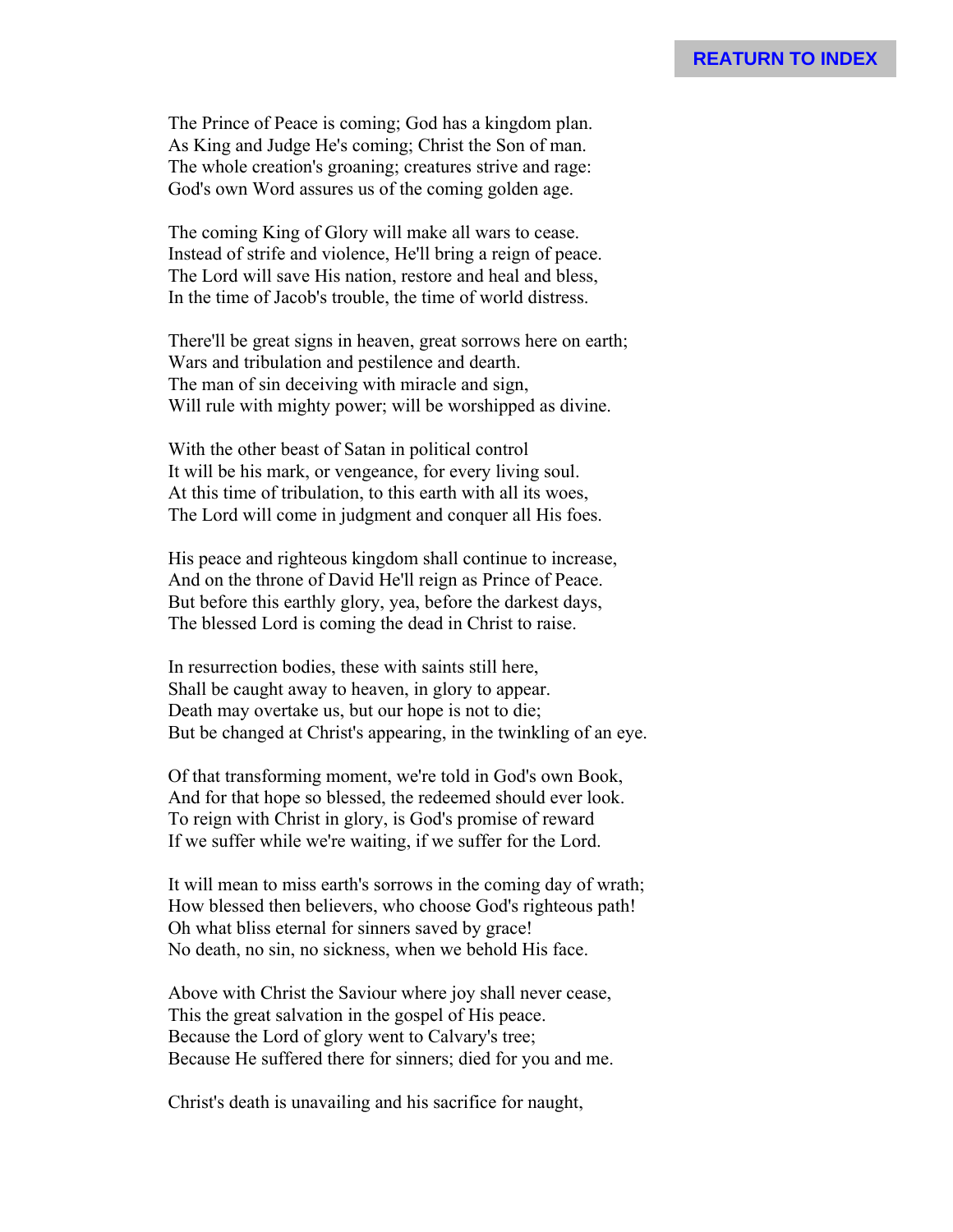If you reject God's mercy, the redemption Christ has wrought. Then why despise God's goodness and choose eternal grief, Why neglect the great salvation and die in unbelief?

#### **SAVED BY GRACE**

In Christ believers rest secure, Judgment passed and heaven sure; No wrath to come; but blessed peace; Life in Christ shall never cease.

Saved by grace; not what we do; By faith in Christ we're creatures new. Complete in Christ and with Him one, In heaven seated with God's own Son.

He brought with Him the reign of grace; In death He took the sinner's place; God spared Him not, but from above He sent to earth His Son of love.

Made of woman, God's own Child Was holy, harmless, undefiled; He knew no sin, but on the tree He was made sin for you and me.

Thereby reconciling God to man, Such is God's redemption plan; Yea, Christ Himself redemption is, All the work and glory His.

His precious blood for us was shed; In the tomb Christ three days dead. Death abolished; an empty grave; By this gospel God can save.

Sinful man with law had failed, But to the cross that law was nailed. The Saviour put our sin away; His sacrifice, our judgment-day.

Nothing in the flesh we own, Abounding grace, and grace alone, Hath made us meet for heaven above. Rich God's mercy; great His love.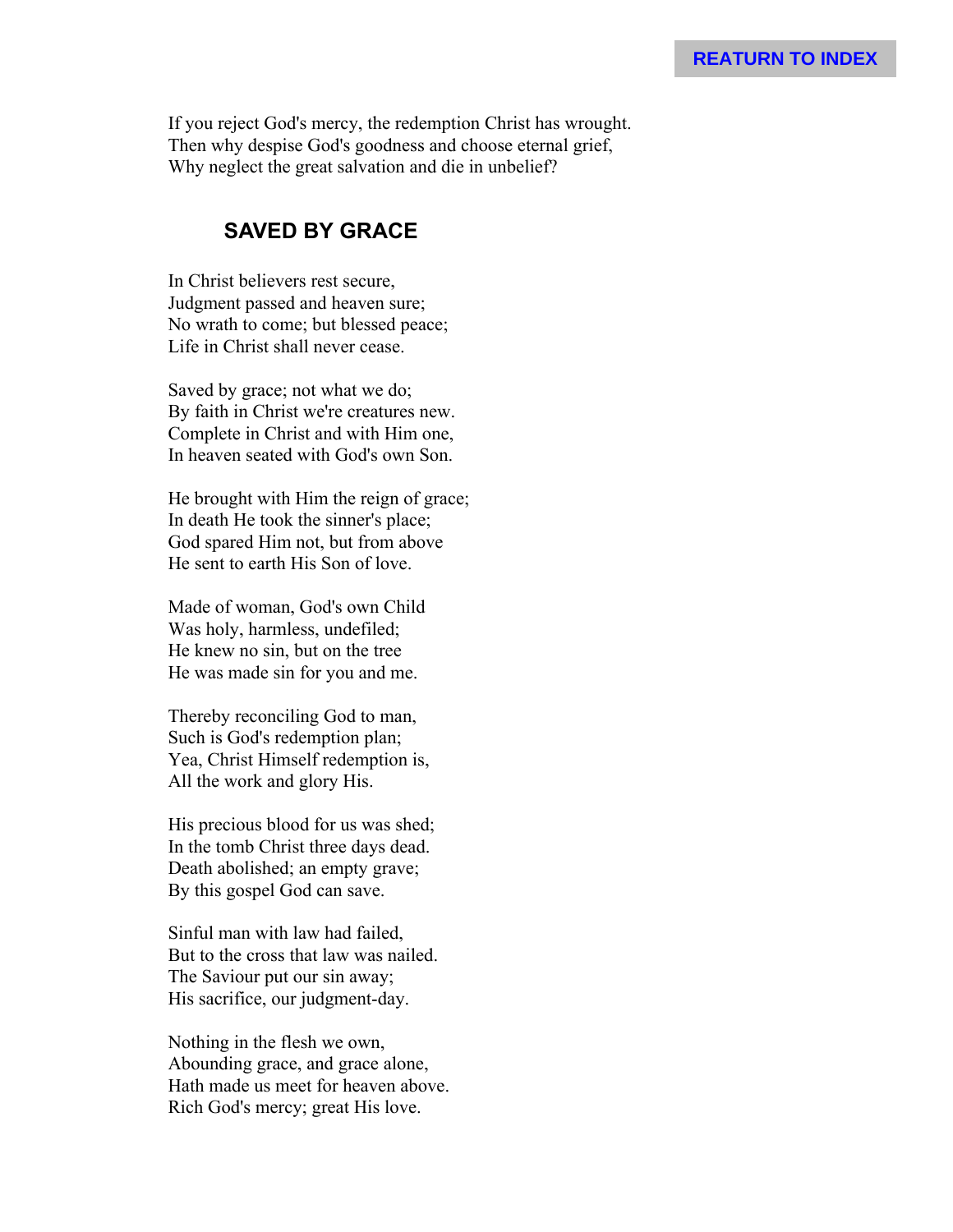Redeemed forever in God's own way, There's joy and blessing day by day By knowing Christ as Saviour-Lord, By daily feeding on God's Word.

By His Spirit led and taught To do His will in word and thought; Preaching Christ, the Truth, the Way, Seeking those who've gone astray.

Holding forth His Word Divine, Knowing God would have us shine In this world so dark with sin, Trying precious souls to win.

Beseeching men God's gift to take And believe that God, for Jesus' sake, Will cleanse, forgive and ,justify; Christ's shed blood will bring them nigh.

And as we worship, pray and preach, Serve and witness and beseech, Contending for God's truth, his Book, For that Blessed Hope we'll look.

In God's Book 'tis said, "we know" When He appears His saints shall go To be with Him and like Him be Forever more His glory see.

# **GRACE CAME BY CHRIST**

Christ came down from heaven to manifest God's grace, To die for sin at Calvary, to take the sinner's place. He was in the Father's bosom eternal Son Divine; He left His home in glory to bear your guilt and mine.

He was born in Bethlehem's manger, called "the Holy Child," Conceived by the Holy Spirit, His nature undefiled. As Wonderful and Counsellor, He was born for David's throne; Born in David's family; He came unto His own.

He came as their Messiah, to deliver, to release; He came with signs and wonders, as the promised Prince of Peace.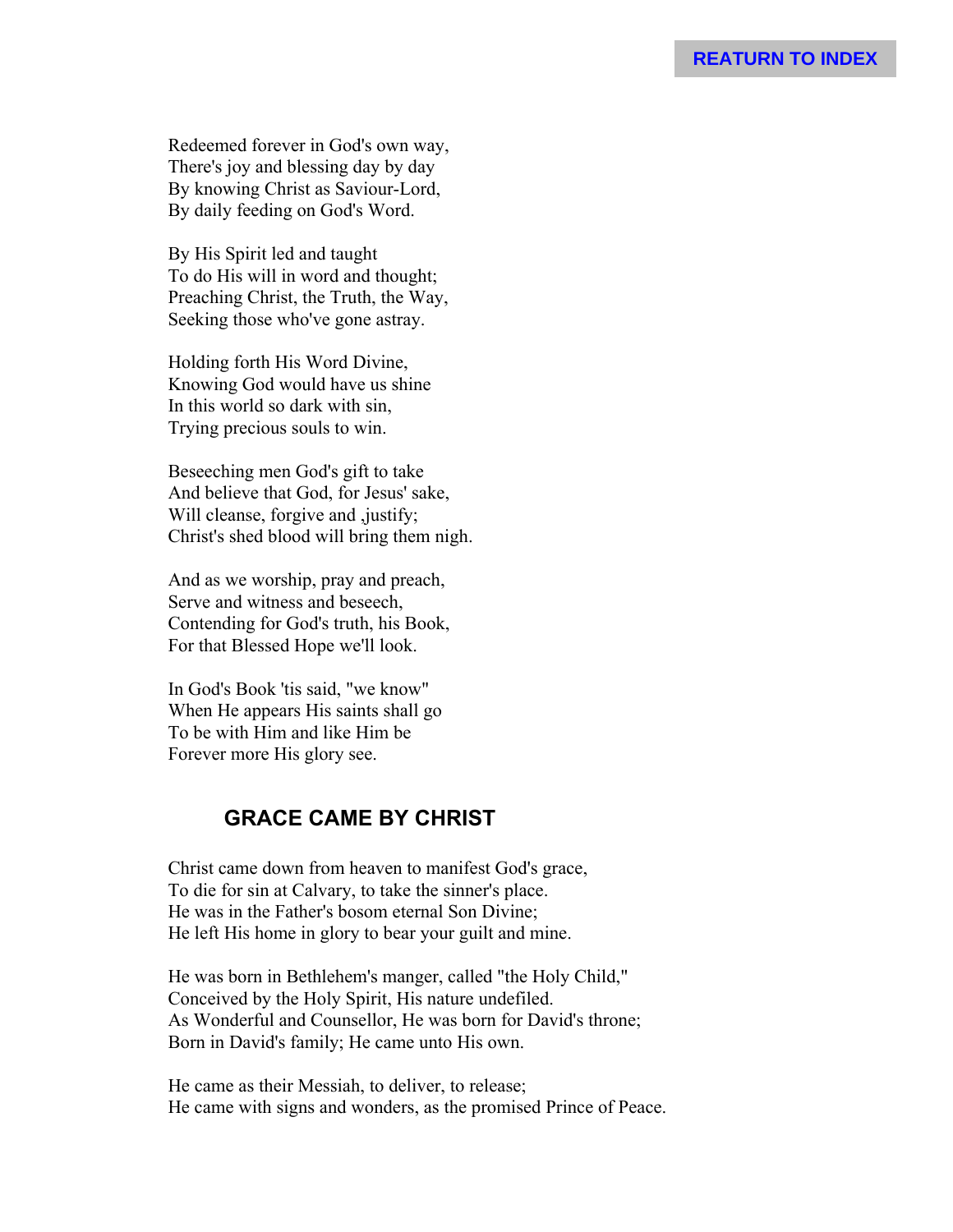His own would not believe Him; they would not have Him reign; But some who did receive Him were saved, were born again.

He was holy, harmless, sinless, without a single flaw; But tried before His rulers as One Who broke the law. They condemned the Lord of glory; the Prince of Life was killed; It was God's plan and purpose; so the Scriptures were fulfilled.

They put Him in a sepulchre, as He Himself had said; He foretold His resurrection; God raised Him from the dead. He appeared to His disciples when he conquered death and grave; He sent them forth to witness of a Saviour Who could save.

Then to heaven He ascended to sit on God's right hand; The Spirit then descended the disciples to command. Now in the Father's presence, Christ the Priest appears, He is ever interceding; and the Father always hears.

Our living Intercessor in heaven never sleeps; By Him our God forgives us; He loves, He cares, He keeps. Because God's gifts and blessings by Christ are all secured, Of uttermost salvation the believer is assured.

In Christ a new creation, old things have passed away; In Christ no condemnation, no future ,judgment-day, When prisoners will be sentenced by the Christ they will not trust, If they meet Him not as Saviour, as Judge they surely must.

For our every task and trial God supplies the grace; Abundant and sufficient for every single case. We enjoy His peace and pardon; we manifest His love, As we seek the Spirit's guidance and look to Him above.

Risen with our Saviour, from sin and death we're freed; By the riches of God's glory, He supplies our every need. In the midst of strife and turmoil, comfort, calm and rest; Seated in the heavenlies, with heavenly riches blest.

Identified forever with God's beloved Son, Members of His Body, Head and Body one. Waiting for our Saviour to take His Church away, For that day of transformation-called "redemption day."

We shall then appear in glory when Christ shall thus appear; May He find us true and faithful, if He comes while we are here. Or if we go by dying, God tells us in His Word,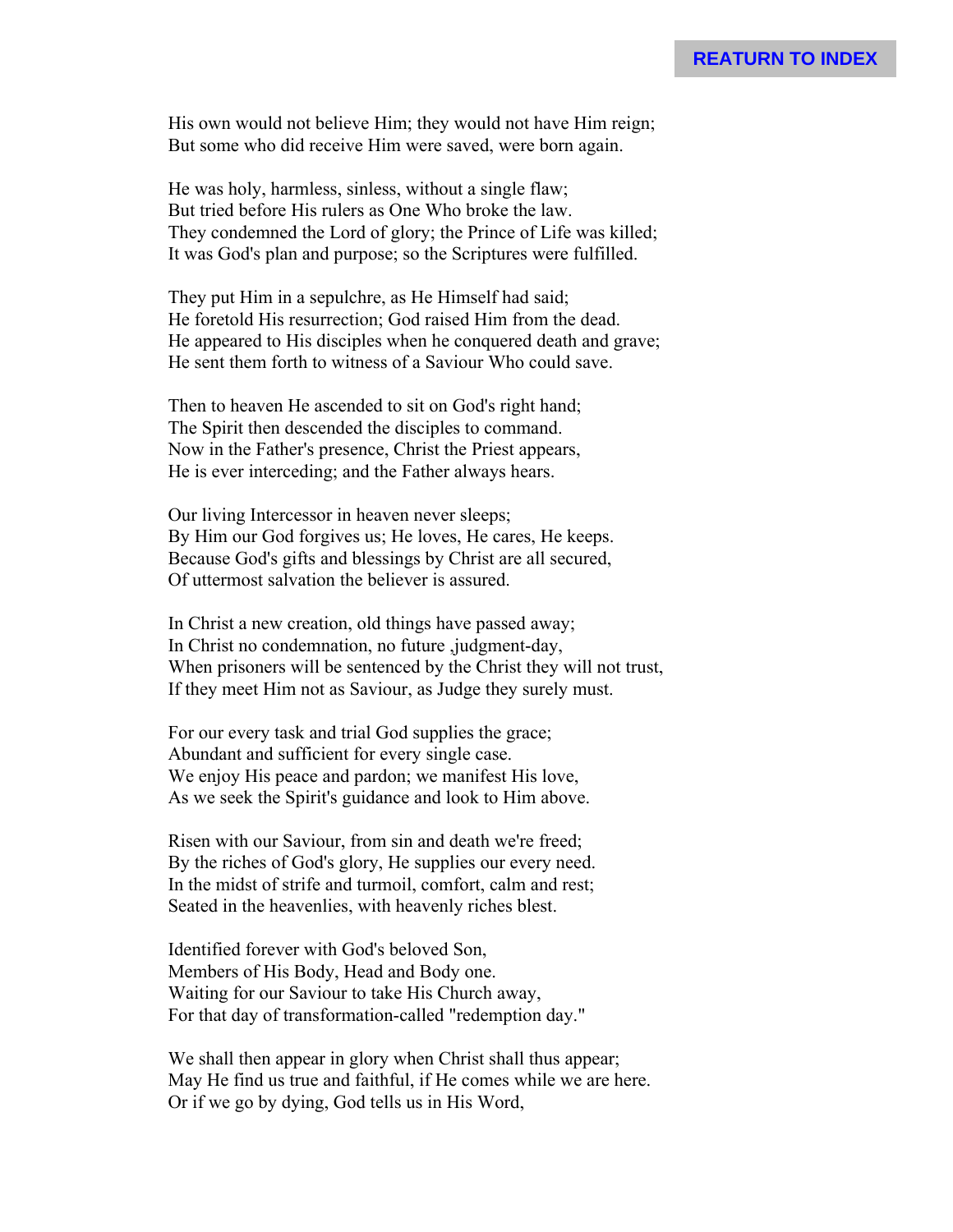That absent from the body is present with the Lord.

If with Christ we suffer, some day with Him we'll reign; Our service for His glory will never be in vain. Rewards and crowns are promised to those who share His shame, Who love and serve the Saviour and gather in His name.

Are you outside God's family, unsaved, condemned and lost? Surely you have considered all that sin has cost. Why not come to Jesus, be saved in God's own way; Know God's peace and pardon and a Happy Christmas Day?

## **THE KINGDOM AND THE BODY OF CHRIST**

Down from the Father's bosom came the Father's Son; Long the world had waited for the promised One. Foretold by holy prophets, in time He came to earth: They wrote of Him as Saviour, how and where His birth. Conceived by the Holy Spirit, Christ that holy thing, Was born of the virgin Mary, born as Israel's King. He was born the seed of David, to take King David's throne; To reign o'er the house of Jacob, the house He called His own. And to that chosen nation His kingdom was proclaimed; He healed the broken-hearted; He cured the sick and maimed. He proved He was Messiah by miracle and sign, The Second Man from heaven, both human and Divine. But His works were unavailing, His pleadings all in vain; His nation would not have Him, would not have Him reign. So, despised, rejected, amid their scoffs and scorns, They crowned Him not with glory but cruelly with thorns. They delivered Him to Pilate to nail to Calvary's tree; Pilate judged Him guiltless, and would have set Him free; But Israel cried, "Barabbas," chose a murderer's release; Then Pilate was persuaded to kill the Prince of Peace. So Christ the sinless Saviour, suffered, bled and died; The spotless Lamb was offered, as God had prophesied. The Son of Man foretold it, for He knew His dying hour; But surely He would rise again; He said, "I have that power." Sin against the Son of man and my Father will forgive, But not against the Spirit when in heaven I shall live. Before Christ went to Calvary He told God's future plan To send Him back to Israel; He would come as Son of man, To restore to them their kingdom, to be their Judge and King, Fulfilling all God's covenants, and subduing everything. There o'er His holy city the weeping Saviour stood,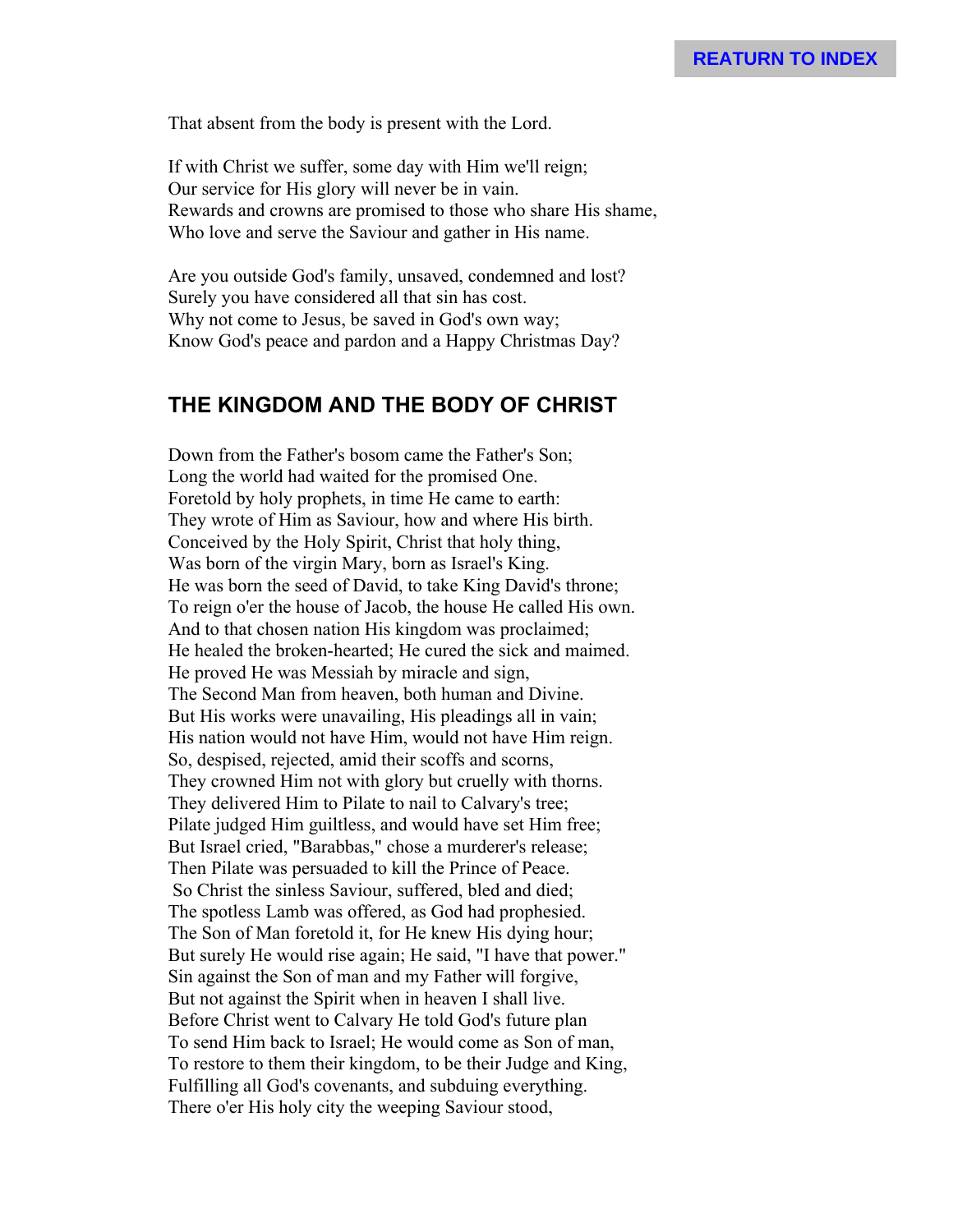His people would He gather as a hen protects her brood. But alas! that sinful nation would not have it so, But chose for all their children judgment, wrath and woe. But the dying Saviour loved them, and to His Father prayed; God answered His "forgive them"; His judgment was delayed. He spared their holy city; God let. their temple stand; He sent, from heaven the Spirit to witness in their land, To convince them that Jesus whom they had crucified Was their promised King, Messiah, in heaven glorified. "It was ignorance," "be forgiven," was the message sent, "The Prince of life you murdered," will you now repent? Will Israel still reject Him, still God's mercy spurn? The Son of man was standing; He was ready to return, To usher in His kingdom; make their hopes come true; Their glorious redemption, with all Israel born anew. But the Spirit they resisted, refused the Son of man, God gave them up to blindness, postponed His kingdom plan. Paul pronounced God's judgment, and Israel lost her place; Christ sent His new apostle with His message all of grace, Revealed by Him from heaven for Gentiles sinful, dead, Made members of Christ's Body, with Christ Himself the Head. Brought nigh by the blood of Jesus, redeemed by grace alone; No law, no works religious, for sin to help atone. In the Beloved Son accepted, and in that Son complete, Sealed by the Holy Spirit until Head and Body meet. In Christ a new creation, wholly cleansed from guilt, The Father's habitation, by the Spirit built. In Christ no condemnation, completely justified; With Him in death and burial, by faith identified; Yea, in resurrection, His life to manifest, Seated in the heavenlies, and in Christ Jesus blest With every spiritual blessing, in, that heavenly place; Making to abound for us His all-sufficient grace. Our God is rich in mercy: because of His great love We are sharing all the riches of our blessed Lord above. God's righteousness within us, because He was made sin; Our blessed hope of glory, Christ Himself within. Christ, our hope and boasting, our Lord, our life, our peace, Shall soon appear in glory, and His glory shall not cease. And we shall share that glory when we see His blessed face; Then in our Saviour's kindness, we'll fully know God's grace; Through ages, countless ages, in the presence of our Lord, In bodies like His body we'll rejoice in faith's reward. All our sorrows here forgotten, no more suffering, no more pain, In the presence of our Saviour, with Him to live and reign. While we wait for His appearing we would do His blessed will;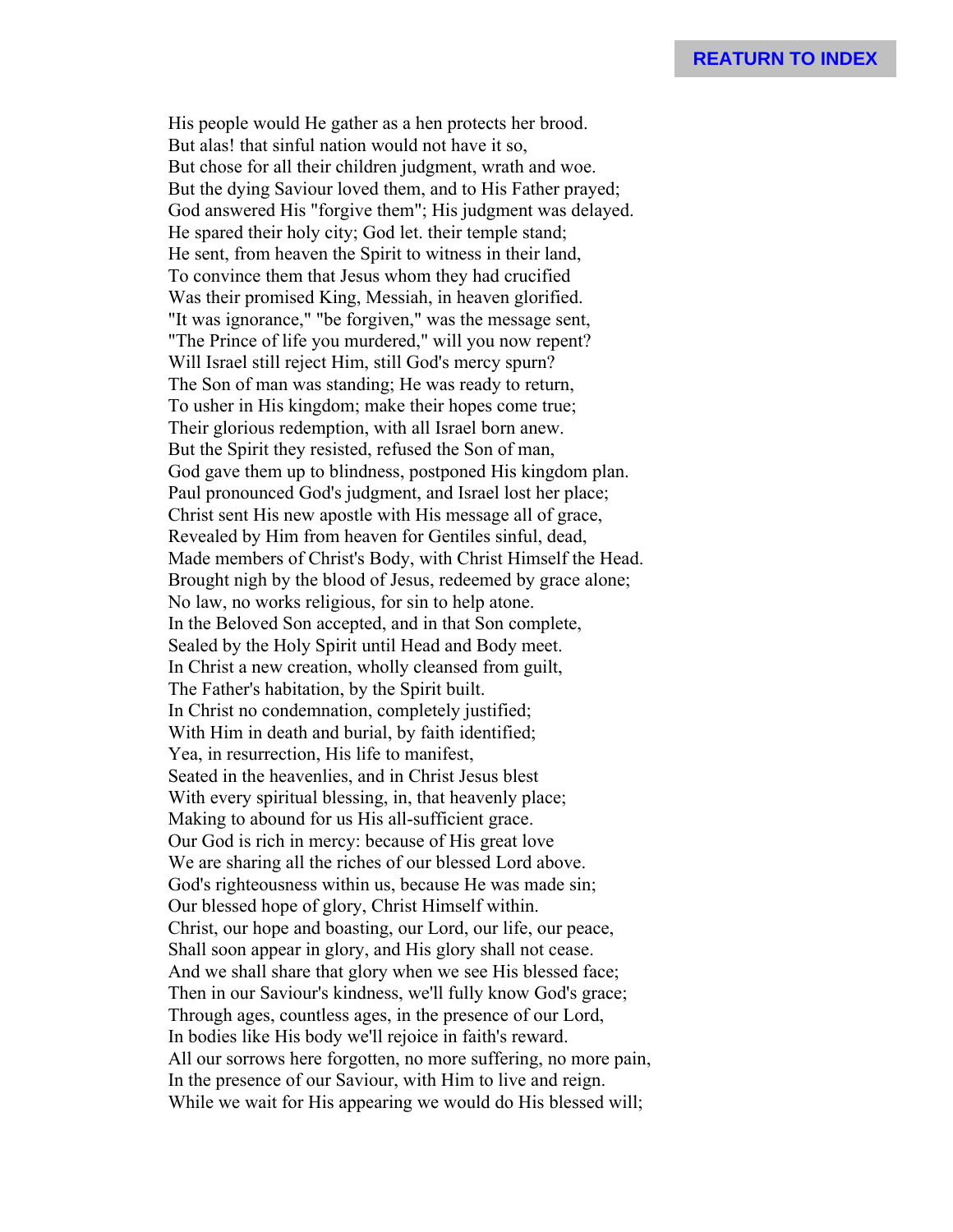Yield our minds and members, let the Holy Spirit fill And control our lives completely as we seek those things above And Spirit-led, our labors will be mixed with faith and love. So at this Christmas season, because in Him we live, Our praise and adoration to Christ our Lord we'll give: Praise Him for His coming to give us Christmas day, For His birth and life and teaching, for putting sin away. Because He still is saying, "I'll give My joy and peace To all who will receive Me," and life that shall not cease. As we exchange our greetings and wish each other well, To those who know not Jesus we'll not forget to tell Of God's great gift to sinners, His own begotten Son, The gift of life eternal by the work on Calvary done.

#### **NOTHING TO PAY**

Nothing to pay! Yes, this is true, There is nothing left for the sinner to do. There's nothing to pay to earn God's love; There's nothing to pay for a home above. The sinner has nothing good within; The sinner has nothing to pay for sin.

No human can keep God's holy law: None can remove a single flaw. God's debtors we are in our bankrupt state; How can we pay a debt so great? Apart from grace, though doing our best, We find no pardon, peace or rest.

Christ came from heaven to die on the tree. Eternal life! God's gift, is free;

For God hath accepted the work of His Son, He saves guilty sinners by the work He has done. God saves by grace, without good deeds; Christ is all that the sinner needs!

This is the gospel so often we've heard, The message of grace in God's own Word. Why should a sinner think he can aid? Why should he pay what Christ has paid? No value is there in a human plan; But Christ tasted death for every man.

No payment more will God require,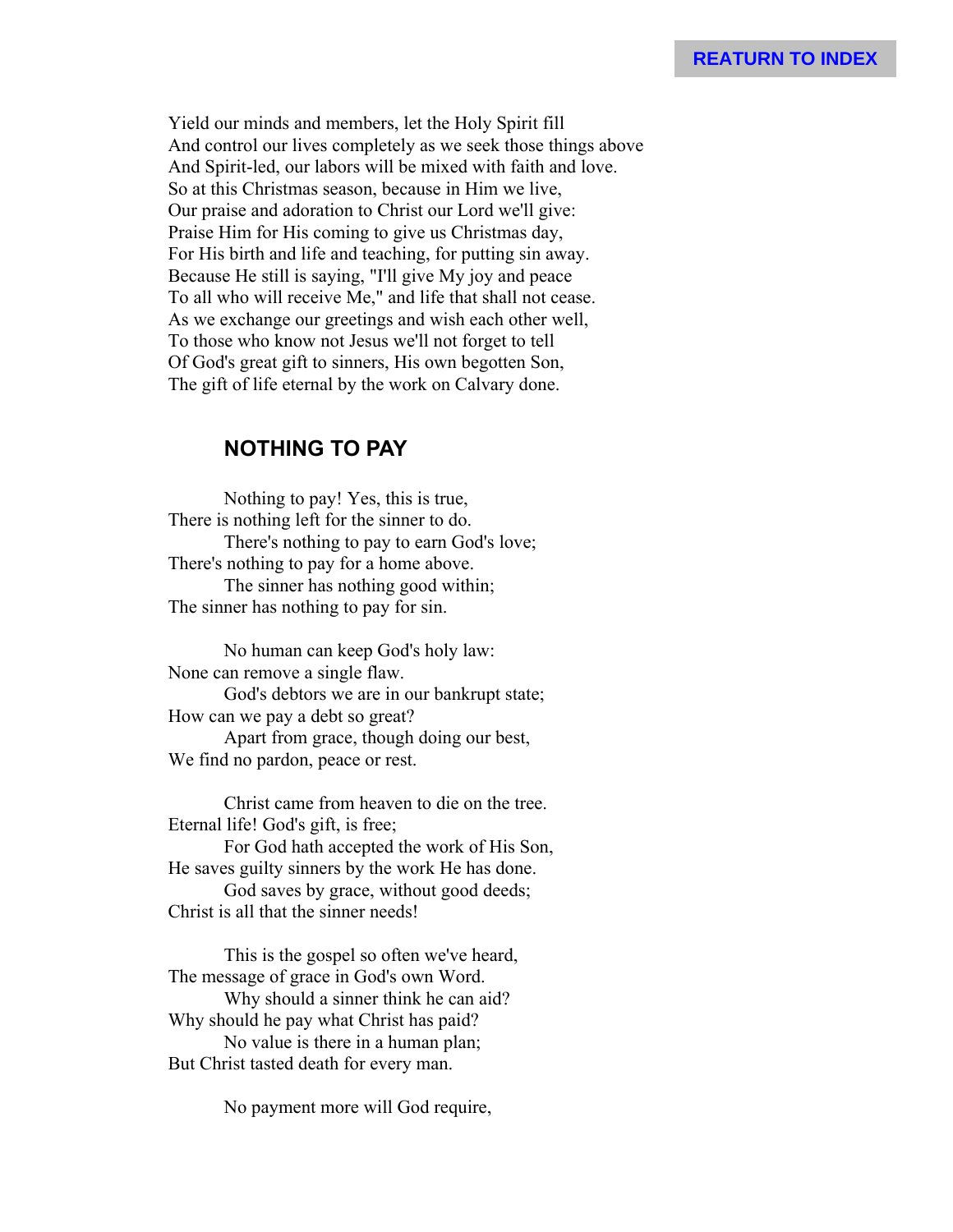What more than Christ should man desire? Complete in Christ and justified, Forgiven, cleansed and sanctified. Let us thank God for His infinite grace; And the Saviour Who was willing to die in our place,

To die on the cross to put sin away, Rejoicing to know there's nothing to pay. The work of the Saviour we'll never forget; Forever we'll praise Him for paying our debt. We'll honor and praise Him, looking above, Seeking each day to be filled with His love.

Yes, looking to Jesus, we'll run well the race, Depending each day on God's wonderful grace. God's Word is true; we're sure of reward For all that is done in the name of the Lord. Our labor in Jesus will not be in vain, If we suffer for Jesus, in Him we will reign.

# **ANOTHER CHRISTMAS MESSAGE**

From heaven's glory Christ came down to sinful men on earth. We've reached another Christmas day to celebrate His birth; Eternal God in human form, the virgin's holy Child: The One of Whom the prophets wrote, the seed of woman undefiled.

Gabriel came to Mary's home God's message to proclaim, To tell her of the Saviour's birth; to give to her His name "Call Him Jesus," God's command; on David's throne he'll reign; He'll save His people from their sin and Israel's right regain.

In Bethlehem's manger He came forth—Israel's glorious King. The shepherds kept their flock by night and heard the angels sing: "Peace on earth! Good will to men! Christ is born today." The wise men came to see the King; God's star had led the way.

And there was born the Son of God Who lived in Israel's land, Who came to earth to do God's will—all that God had planned. Christ came to set the captive free, give Satan's slaves release, He spake the Word of God to men, brought comfort, health and peace.

By word and work Christ proved his claim; His right to David's throne. But Israel said, "He shall not reign"—rejected they the Stone. In the garden Christ was found, and by Judas there betrayed.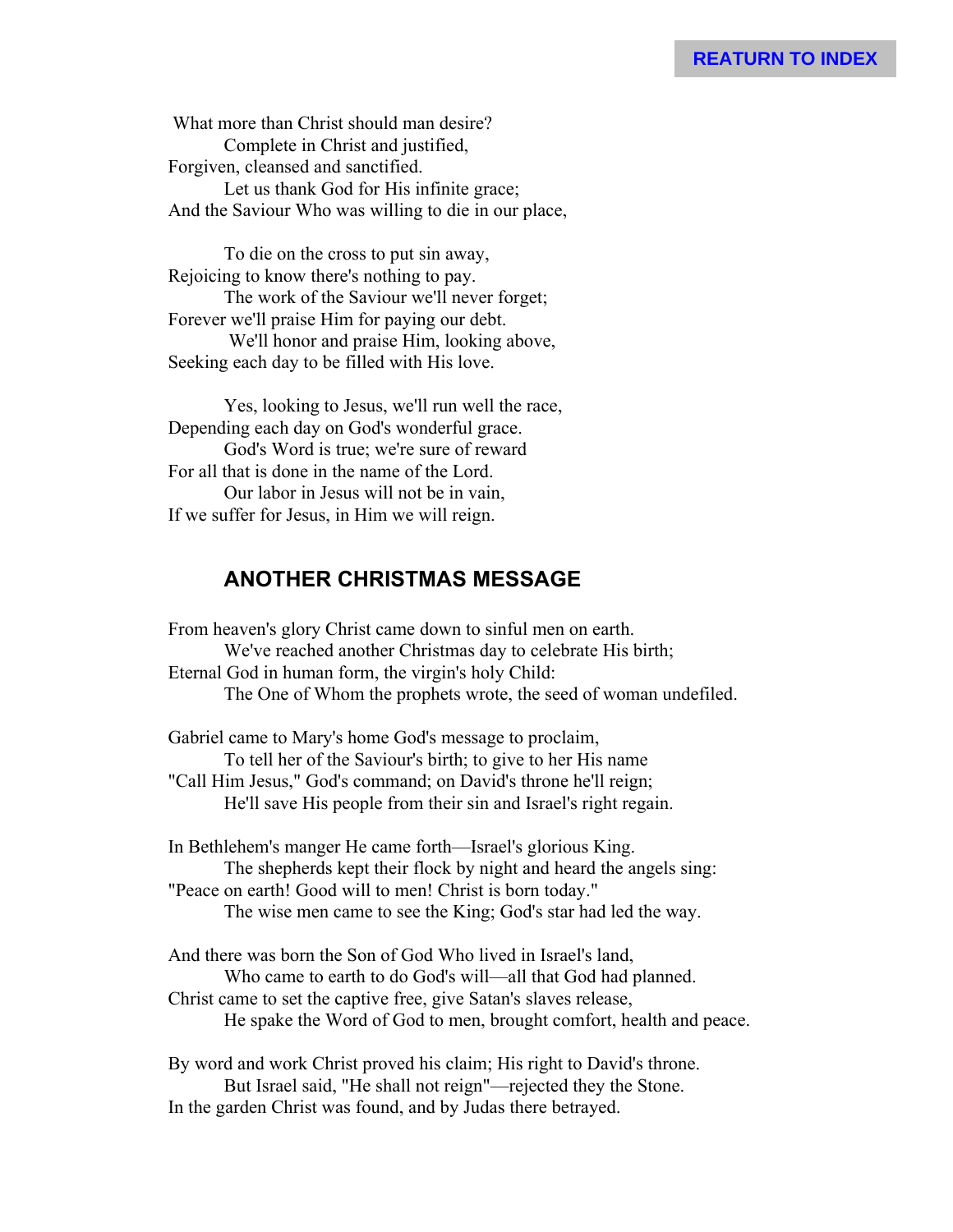Before the rulers He was led, in purple robe arrayed.

Crowned with thorns they hailed Him king, in derision and disgrace; They hated Him without a cause; they spat upon His face. Pilate found no fault in Him, desired to set Him free: His rulers cried, "We'll take the blame! nail Him to the tree."

So the Lord of glory died; but He suffered not in vain. Not only was His death foretold; but He must rise again. No other way could God be just and sinful men forgive; The penalty by Christ was paid! By faith the just shall live.

Eternal life is God's free gift through Jesus Christ our Lord. And when we're saved, God gives us work with promise of reward. And as we worship, serve and wait until we hear the call We know our labor's not in vain; for God remembers all.

He gives us grace for every day to serve by word and deed; He keeps us by His power Divine; supplies our every need. The riches of our blessed Lord are enjoyed by every one Who will obey the Word of God and abide in Christ His Son.

By His Spirit we are sealed until redemption day.

Then the Lord Himself shall come and take

His saints away. In heaven we shall then appear, in bodies glorified; All living saints who still remain and all the saints who've died.

We'll sing a new redemption song when we reach that happy place; Ever with our Lord we'll be, as sinners saved by grace. Tears and crying will all be o'er; no death and never night; Eternal day for God's redeemed; forever pure delight.

At this Christmas season then, as we give to those we love, Let our hearts be fixed on Him Who lives for us above. If this message reaches one, who's not yet saved from sin, Why not take God's Christmas Gift and let the Saviour in?

#### **THE WONDERFUL STORY**

'Tis a wonderful story; the Son of God's love, Left Father and glory, came down from above. What story stranger has ever been heard, Christ in the manger, the Incarnate Word?

Conceived by the Spirit, God's holy Child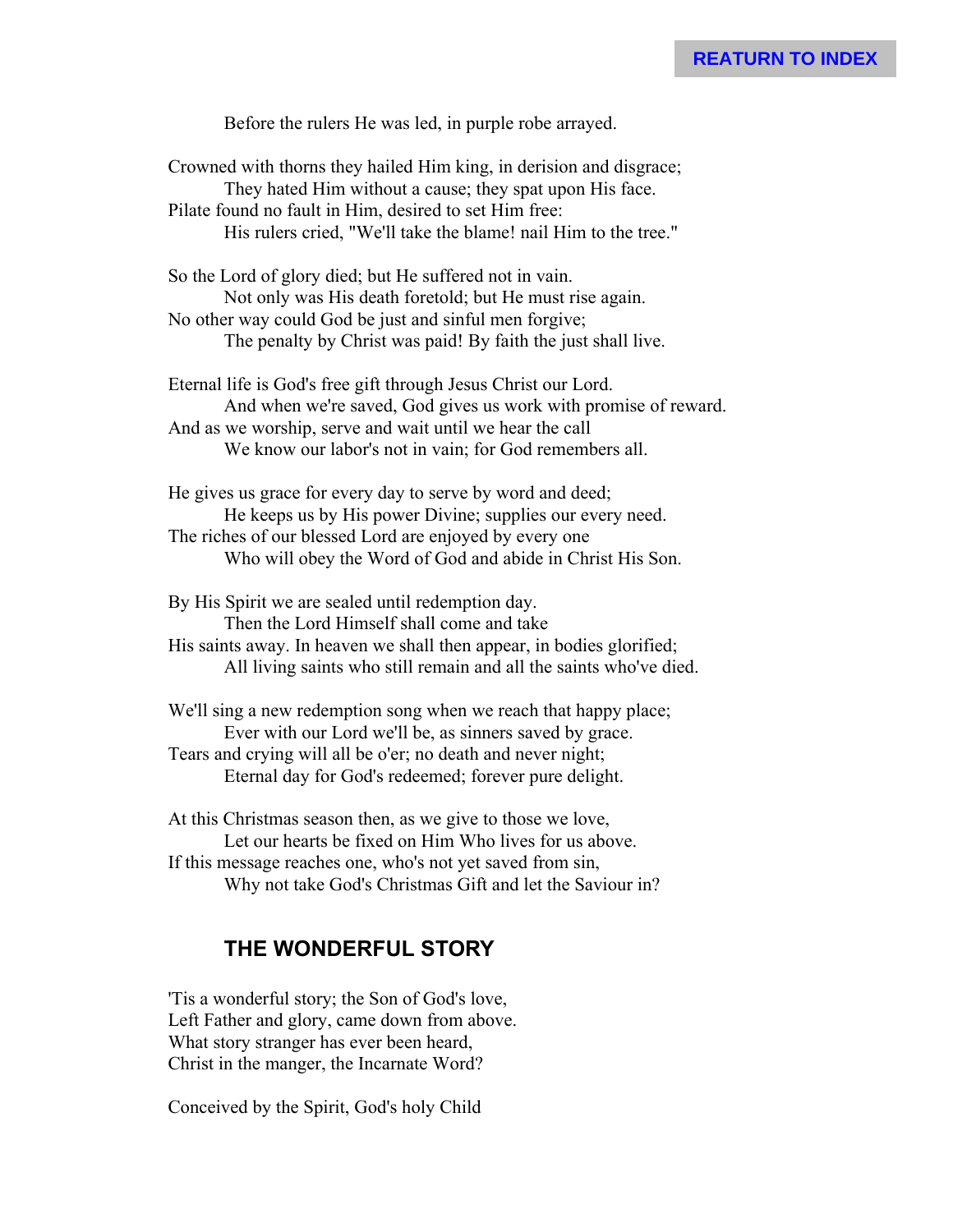No sin could inherit, He was born undefiled; Born as no other, brought forth in a shed, A virgin His mother, as the prophets had said.

He came to His nation, their Messiah and King, To a groaning creation glad tidings to bring. As the prophets predicted, the Lord Jesus came To heal the afflicted, the sick, and the lame.

Christ's word spoken, healed body and soul, Hearts that were broken by Him made whole; Those who were sighing were made to rejoice, The dead and the dying arose at His voice.

He preached to the hardened, the poor and oppressed, He delivered and pardoned the demon-possessed. This wonderful Preacher came down from above In the form of a creature to tell of God's love.

In mercy and kindness He pleaded in vain, The rulers in blindness would not have Him reign. This He knew and expected, for God had a plan; So Israel rejected the Divine Son of man.

Judas betrayed Him as the prophets had told, The murderers paid him, so the Saviour was sold. Simon Peter denied Him the night of the feast, Unjustly they tried Him, the rulers and priest.

The disciples forsook Him, the mob was at hand; To Pilate they took Him, His death to demand. He said of the Saviour, according to law, In His speech and behaviour I find not a flaw.

But the rulers insisted that He die on the tree; Christ never resisted, for He knew it must be. God did not save Him, when His beloved Son cried, For sinners He gave Him; forsaken, Christ died.

Before Adam's creation, before evil was done, God purposed salvation by the death of His Son; So the Saviour was smitten, as the prophets had said, And as it was written-He arose from the dead.

From. the mount He ascended, to His Father He went; The Spirit descended, from heaven was sent;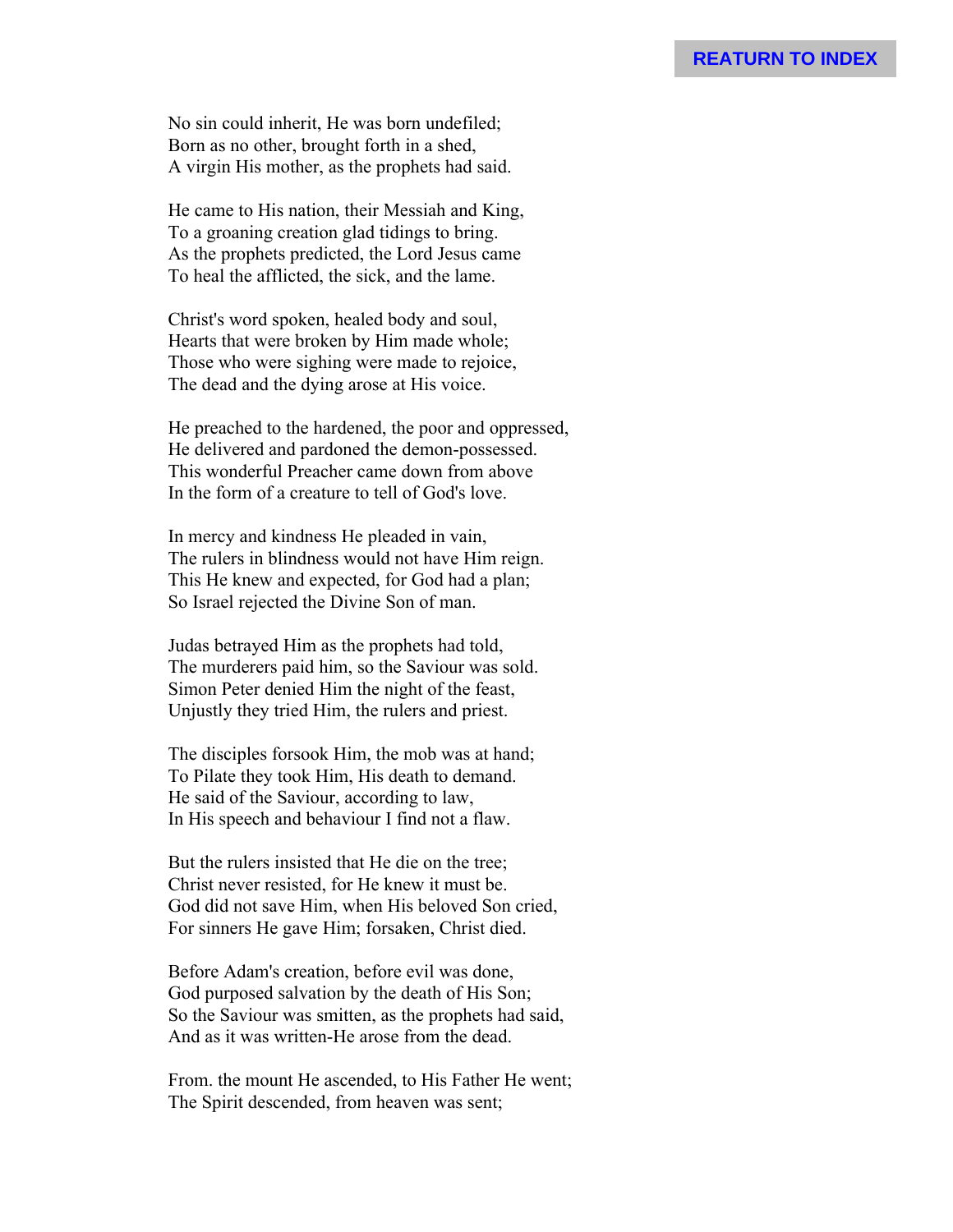The sinner's redemption none other could pay, Not a single exemption—there's no other way.

But despite man's condition, whatever he's done, God offers remission in the blood of His Son. All his sins are forgiven, and then after this All the blessings of heaven and unending bliss.

No man can alter God's own revealed way; Why do men falter, why doubt and delay? What a gracious provision, yet many are lost. What's your decision? Have you counted the cost?

### **THE ETERNAL CHRIST**

Before the heavens were above, when there was no land nor sea, The object of God's holy love was the Christ of Calvary. He is called the Lord of glory; He called Himself "I AM." In God's Book is told the story of Christ the spotless Lamb.

In the Father's bosom treasured dwelt the well beloved Son; In mutual love unmeasured, before sin's work was done. By the Son came God's creation; by Him were all things made; Yes, this world's foundation by God, the Son, was laid.

Before Adam left the garden in ruin and disgrace, God planned the sinner's pardon, the redemption of the race. God would bestow His favor, would manifest His love; Christ would come as Saviour down from heaven above.

Prophets were anointed to foretell the Saviour's birth; Men by God appointed said He'd come to earth.

While they were prophesying that the Saviour would be sent, Men in sin were dying; God called them to repent.

God's mercy some receiving, as they took the sinner's place, His promises believing, in his sight found pardoning grace; Waiting the appearing of the Lord, the woman's Seed,

At last the time was nearing for His birth, God's mighty deed.

To nature's law contrary, the Redeemer born to earth: The angel came to Mary to proclaim His virgin birth. Within the Jewish nation, under the Jewish law,

The Lord of all creation was made without a flaw.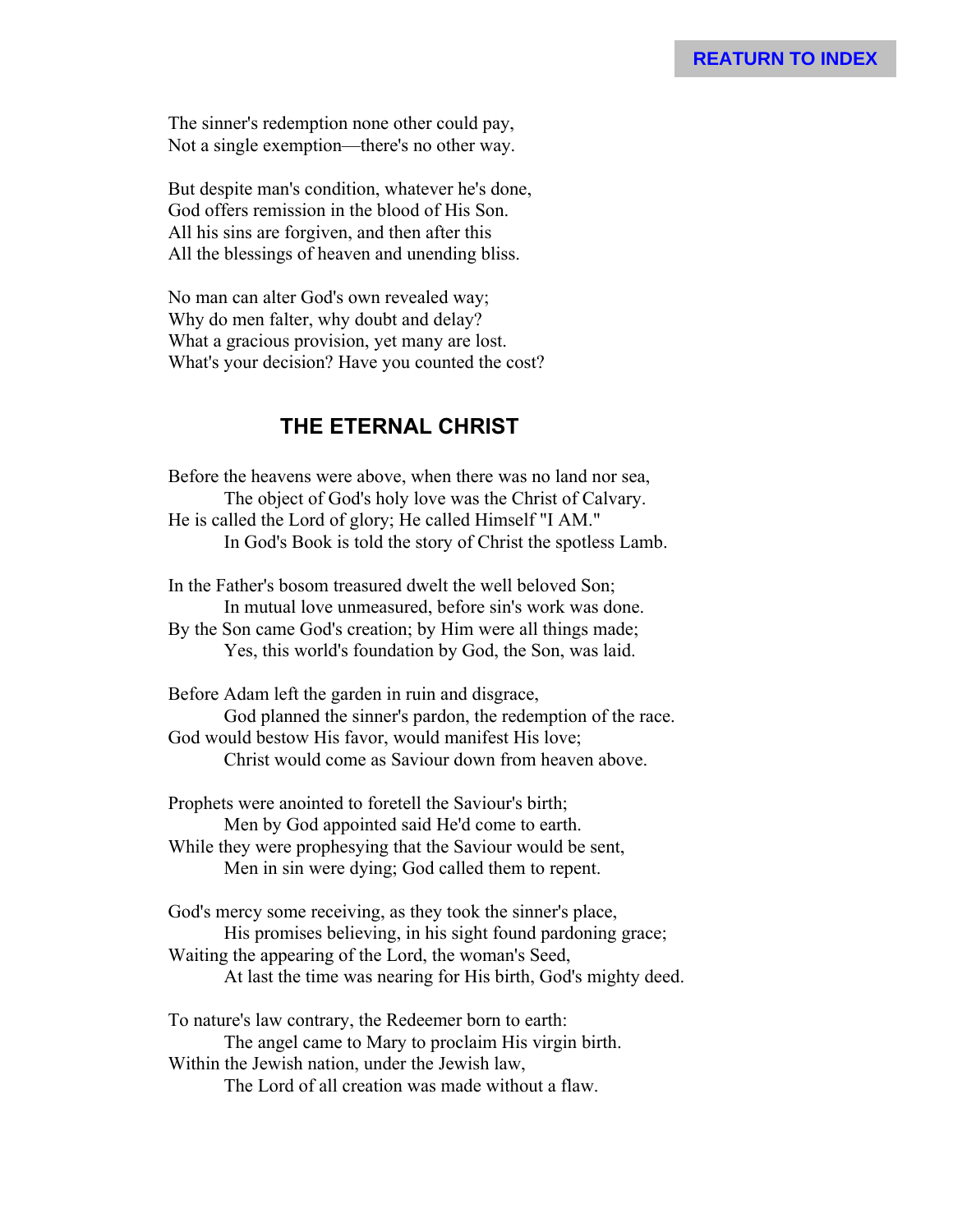Jesus came revealing His Father's love and will With blessings and with healing, the Scripture to fulfill, Such mighty deeds of kindness on earth were never known, Neither greater blindness than He found among His own.

Their Messiah was expected on David's throne to reign; But first to be rejected and then to come again. His credentials He presented, did in vain with Israel plead; O'er their city He lamented, because they would not heed.

Without a cause they hated Gods' holy sinless Son, In the Scriptures God had stated all that would be done; How Judas would betray Him, his own Messiah sell; Thirty pieces they would pay him and send his soul to hell.

As the angry rulers sought Him, Judas led the way; In Gethsemane they caught Him where He had gone to pray. His disciples there forsook Him; then Peter cursed, denied. To Israel's priests they took Him; He was unjustly tried.

Falsely they accused Him, hired witnesses appeared; Without mercy they abused Him, they ridiculed and jeered. They hailed Him in derision, put thorns upon His head; When they came to no decision before Pilate he was led.

Pilate was outspoken in his verdict to the throng; No law by Christ was broken, Christ had done no wrong. The Lord not once resisted; His time was now at hand; His enemies insisted and Pilate gave command.

That Israel's King rejected be nailed to Calvary's tree, The heathen judge objected, but yielded to their plea. By the soldiers Christ was taken from Pilate's judgment hall; By God He was forsaken, as he died without the wall.

His sinless life was given; Christ was three days dead: That sinners might reach heaven His precious blood was shed. What a price for man's redemption! What a debt for Christ to pay! For none is there exemption from God's true and living way.

His body was requested by a rich and righteous friend; In Joseph's tomb it rested, but the rest was soon to end. For after His rejection and His death on Calvary's tree, Must come His resurrection-----all by God's decree.

So came the day and hour God rolled away the stone;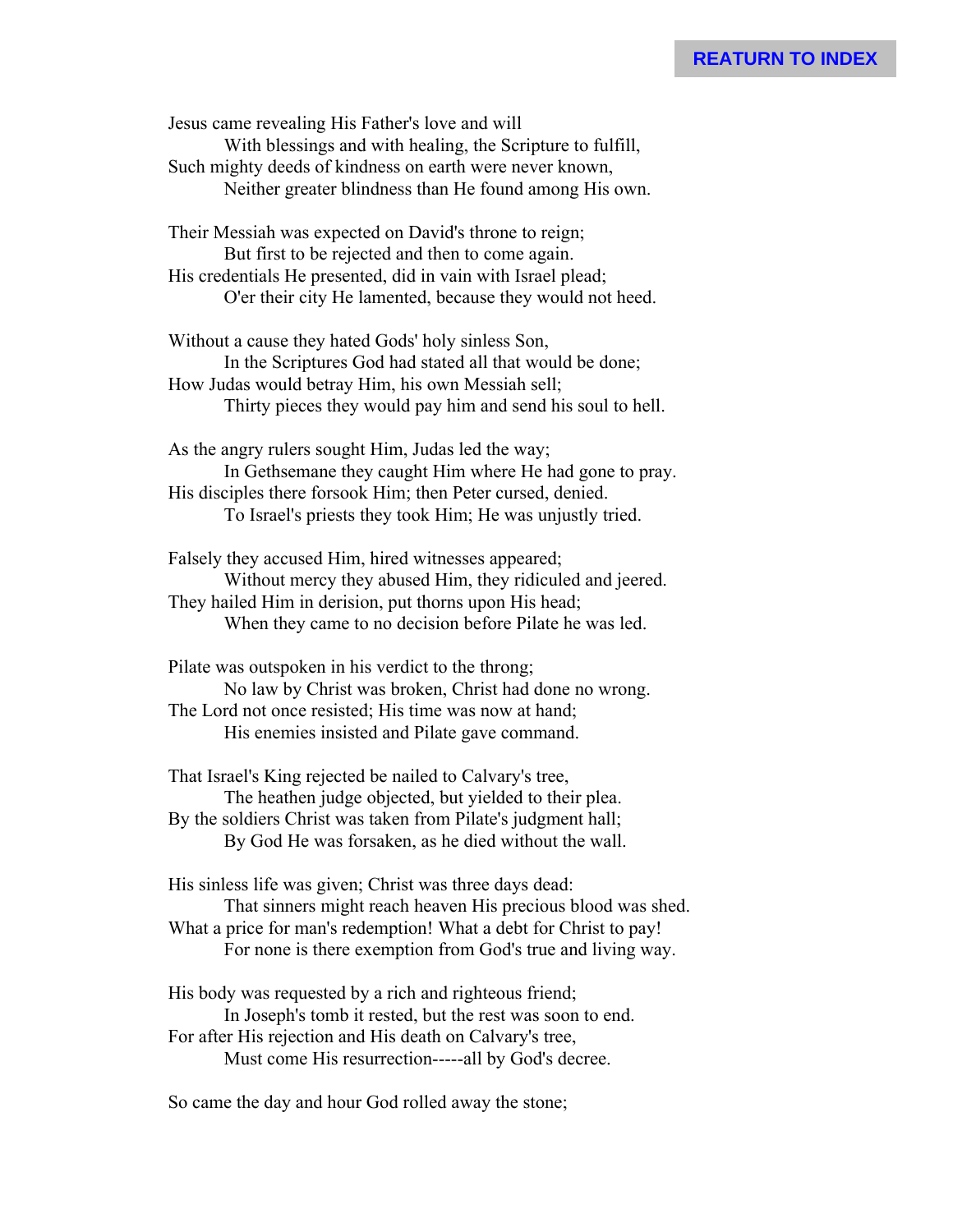Christ came forth in mighty power in the form of flesh and bone. Death no interruption for Christ, the Second Man; For His body no corruption in God's holy will and plan. He appeared to the Eleven and gave them His command; Then ascended up to heaven, where He sits at God's right hand.

He is ever interceding for sinners saved by grace As Advocate, He's pleading; He has never lost a case.

In God's Book is found the story of the coming of the Lord, To take His own to glory to receive their sure reward. The blessed hope is nearing some will "never die," For at the Lord's appearing, He'll call His saints on high.

God tells the unbeliever of the place that he must go, With Satan, the deceiver, to that place of awful woe. Some reject God's favor, to Calvary not a budge, Refusing Christ as Saviour, they must deal with Christ as Judge.

You are still among the living, this is still the day of grace; At this Christmas time of giving; why not take the sinner's place, Let the Lord give you salvation; let Christ be born in you: Then in Christ, a new creation, you'll enjoy a Christmas true.

# **THE HOUSE OF GOD**

God's building a house, a Temple Divine; Not a temple of stone, nor an earthly shrine; Not a building of brick, with a steeple and dome, But a spiritual House, called God's Home.

The Body of Christ this House is named, By the Spirit of God this House is framed; A place on earth for God to dwell; Christ gave to Paul this Truth to tell.

God's purpose in grace, His eternal plan, The fulness of Christ, called "the One New Man"; The Mystery of God for centuries sealed, Unknown, untold; but at last revealed.

Christ told it to Paul, unto Paul alone; Now the Secret was his, to make it known. In the heavens above, Christ has His seat; There to remain till His Body's complete.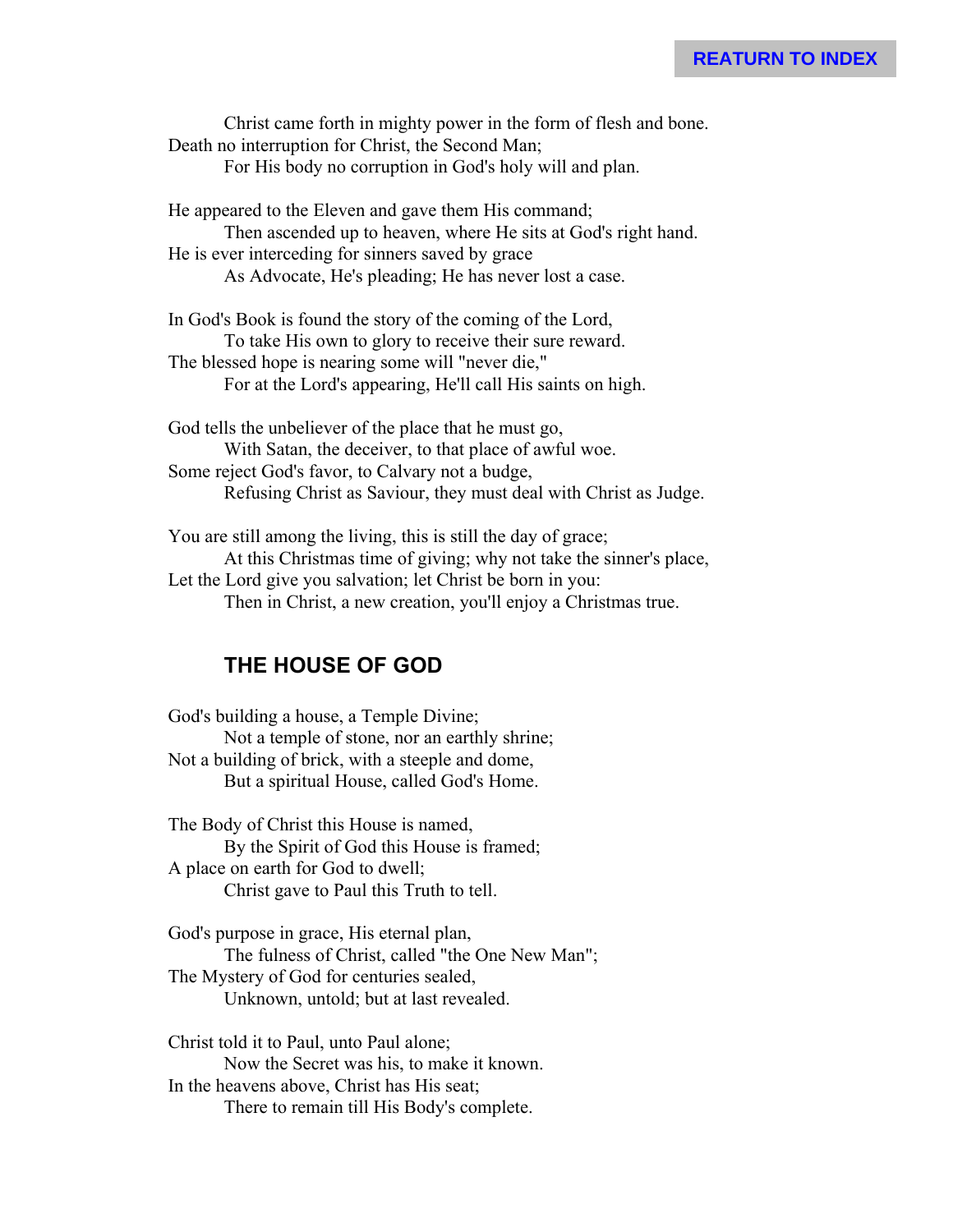A Structure of men, of women, yea, all Who hear God's voice and obey His call; Called out by Him from the human race, Chosen in Christ and redeemed by grace.

By faith alone in God's holy Son, Because of His work on Calvary done; In the Saviour Christ they are creatures new, Dead with Christ and buried too;

Risen with Him who is far above; Redeemed by His blood, God's mercy and love; Complete in Christ, God's risen Son, This company of saints, with Him, are one.

One spirit, one flesh, saved and secure; The foundation of God is standing sure; Joined to Christ, Head over all, The Mystery of God revealed to Paul.

This Secret Divine, this Truth profound, Was told by Paul, the prisoner bound, For telling this Truth the jail was his home, But he continued to tell it from his cell in Rome.

"Pray," wrote Paul, "yea, God implore For an open mouth and an open door; That this glorious Truth all men may see, This secret of God revealed to me.

The unity will come, 'tis the Father's plan, The Stature of Christ, the perfect Man; The Capstone of Truth, to complete God's Word By saints, today, is seldom heard.

As builders with God, by His wisdom and might, Let us study His Word, and divide it aright, As He completes His Church, His Temple Divine, The House of God, your home and mine.

#### **CHRIST AND REDEMPTION**

Christ came down from glory, from His heavenly home above, Strange and wondrous story, to tell His Father's love;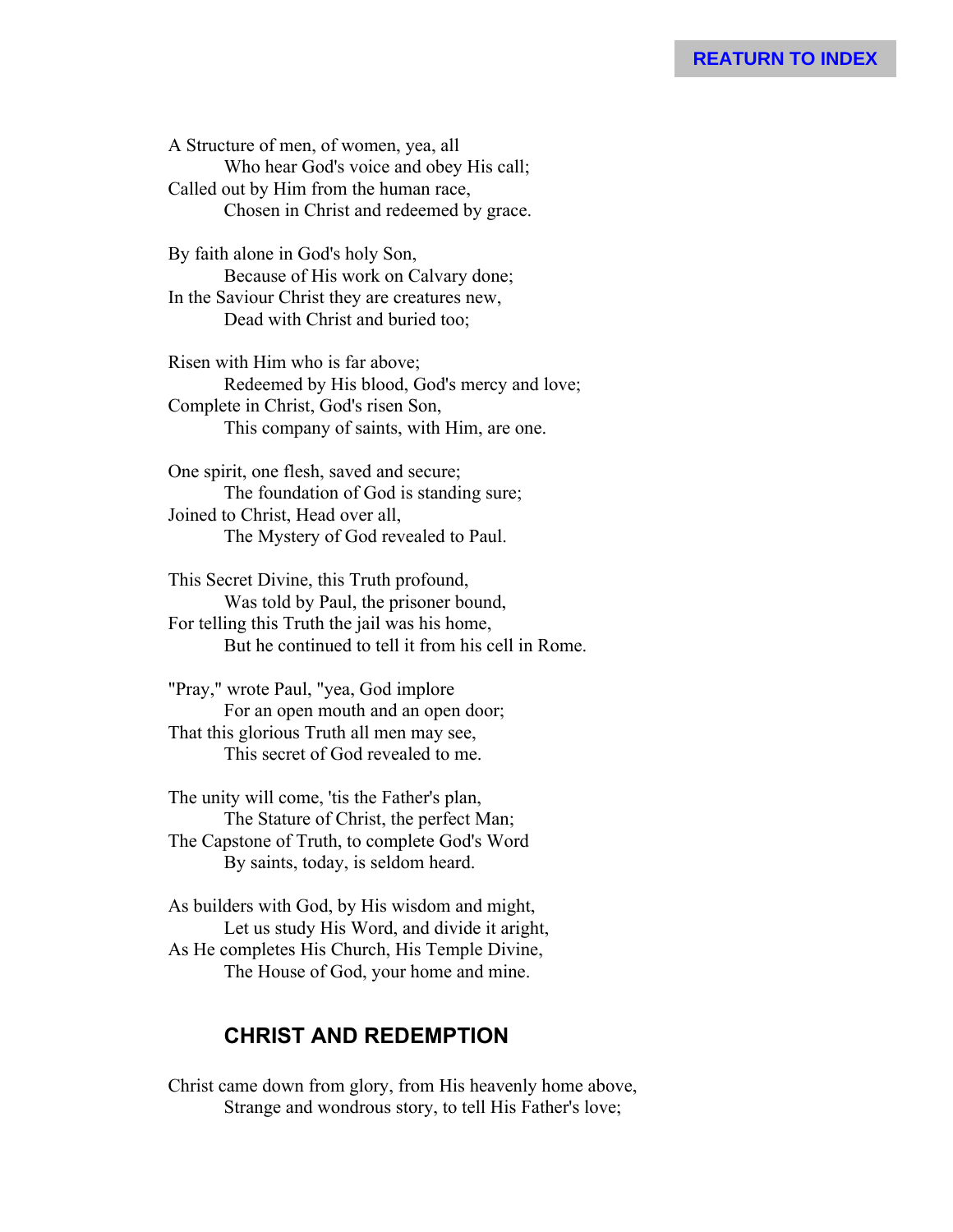God in Man our Saviour, see what sin has cost, The expression of God's favor, grace for sinners lost.

God so high and holy, dwelling here on earth, As man so meek and lowly, born of humble birth. The story is astounding, such love was never known; Unmeasured grace abounding, such mercy never shown.

Step by step behold Him, in message, sign and deed, He is as prophets told Him; He is the promised Seed. He proved His claim fulfilling God's prophetic word But found His race unwilling to crown Him King and Lord.

Behold the Saviour dealing with the sick, the blind, the lame; By such miracles of healing He proved His heavenly claim. He raised the dead and dying, brought Lazarus from the grave; He fed by multiplying, stopped wind and boisterous wave.

The devil was defeated, thrice the tempter pled, The sinless Christ repeated, "it is written;" Satan fled. But all his hatred centered upon God's holy Son, And he with murder entered into the chosen one.

Could any crime be greater, none that yet's been told; The One who was Creator, for thirty pieces sold? Behold the Man of Sorrows in a world of unbelief, Mocking, insults, horrors; surely He knew grief.

In the garden pleading that the cup from Him might fall; From the garden bleeding, led to Pilate's hall; The reed and robe of mocking; the cruel crown of thorns, To the holy One how shocking their treachery and scorns.

A heathen judge presiding for God's own chosen race, A priest-led mob deciding the sinless Saviour's case. `No fault," from Pilate hearing, "why not let Him go?" And Pilate's wife is fearing, and says it must be so.

But the angry mob demands it, He must be crucified, The Roman judge commands it, and so the Saviour died. But God had foreordained it, Christ died for sinful man; Christ Himself explained it, it was the Father's plan.

My blood is for remission to take man's sin away, This is the one condition the sinner must obey. This precious blood was given, God's redemption price;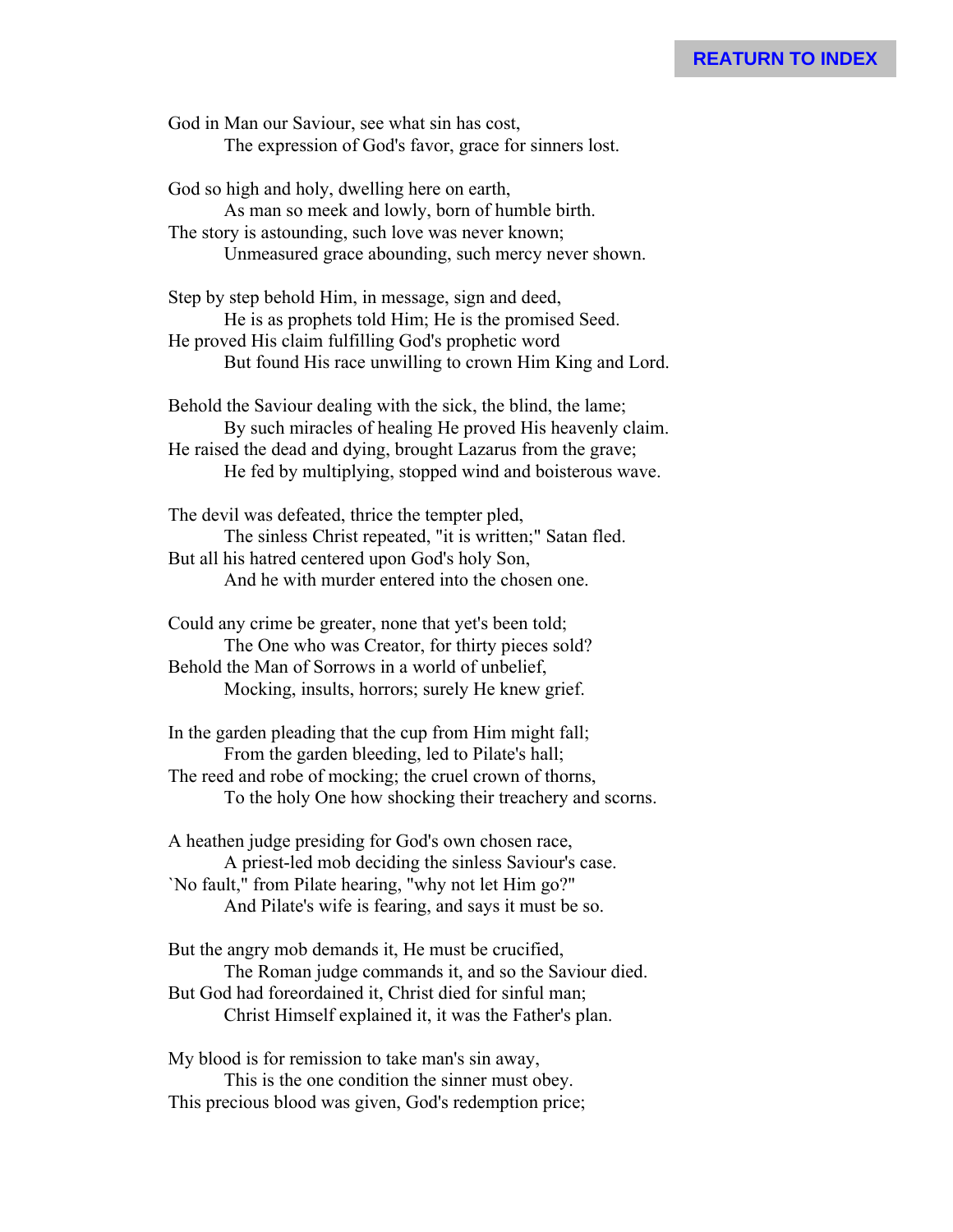Our only hope of heaven, the Saviour's sacrifice.

God's justice did demand it, our sins on Christ be laid; We may not understand it, but peace by Christ was made. The prophets had foretold Him as victor o'er the grave; If death and hell could hold Him, how could Christ then save?

Christ received man's wages to bring Him to His goal, Throughout eternal ages, his body and his soul. The Father could not save Him, and save the sinner too; So in love He gave Him; no other one would do.

Satan was defeated; Christ from death arose; In heaven He is seated, waiting till his foes In all of God's creation shall receive their just reward In the coming indignation, the reign of Christ the Lord.

Before His wrath appearing, in the twinkling of an eye, Perhaps the day is nearing, when descending from the sky, All the saints will greet Him, caught up in the air; In heavenly bodies meet Him, and then His glory share.

And in that land supernal, in the mansions Christ foretold; We'll enjoy our home eternal; none missing from the fold. His love and grace and kindness in riches will be shown, Nor will the Lord be mindless to recompense His own.

# **RESURRECTION AND THEREAFTER**

Resurrection day is coming, the time is drawing nigh; When the blessed Lord of Glory shall leave His throne on high. The voice of the archangel, the shout, the trumpet's blare; The saints shall be all gathered to meet Him in the air.

The saints asleep in Jesus shall first be glorified;

A day of glad reunion with our loved ones who have died. Yes, all the saints remaining who never are to die Shall be changed and rise together in the twinkling of an eye.

To be fashioned like our Saviour; for like Him we shall be, With bodies like His Body, when our blessed Lord we see. "The blessed hope," God calls this, and bids us watch and pray, Waiting in our bondage for that redemption day.

To appear with Christ in glory when Christ shall thus appear,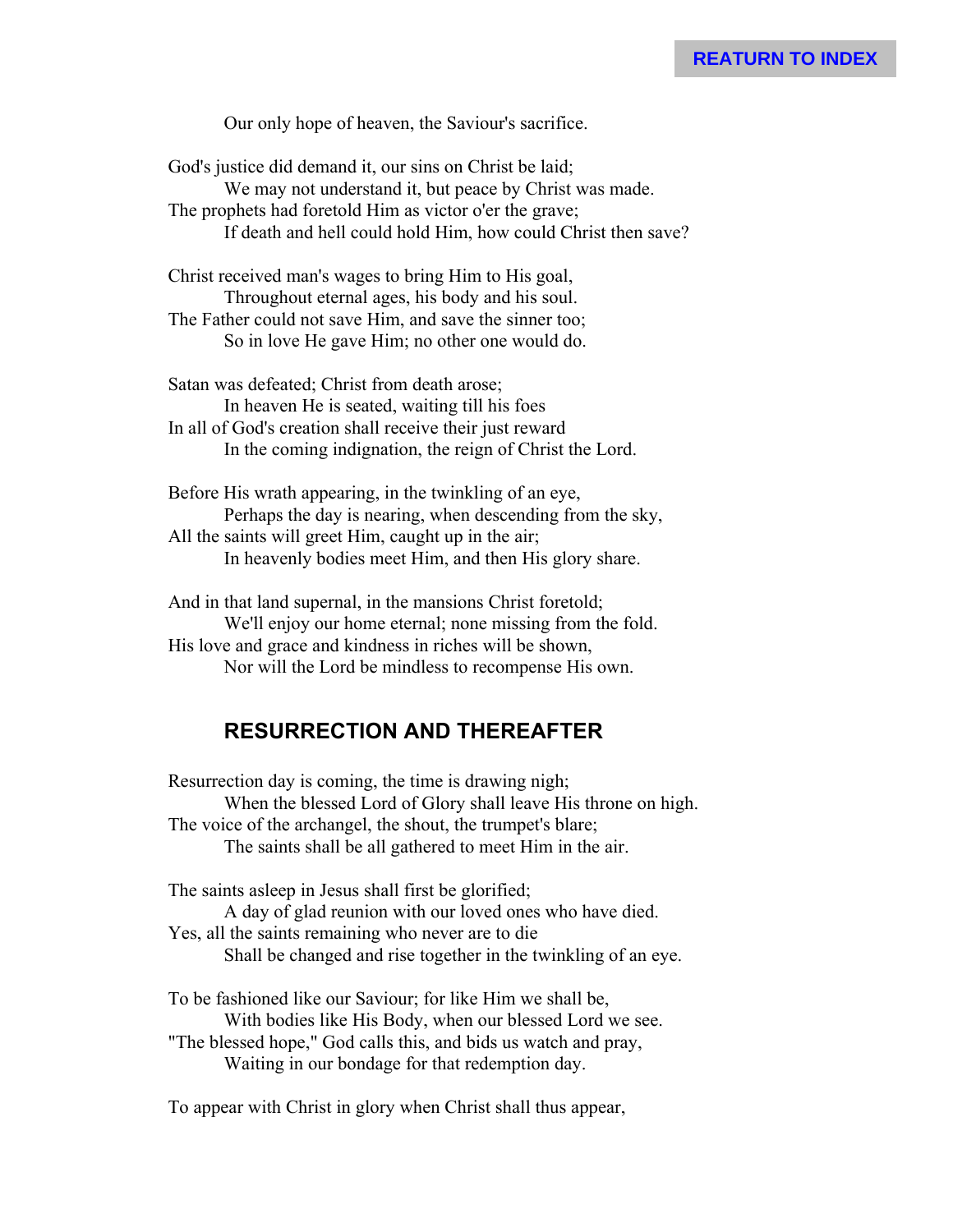#### **REATURN TO INDEX**

Is God's gracious promise for all who hold Him dear. Saved from the world's great sorrow, the judgment of this earth; The wrath of God in blood-shed, in pestilence and dearth.

Blessed are they and holy whom God shall thus reward In that resurrection glory at the coming of the Lord. A thousand years of earthly reign, then unnumbered ages more; A never-ending life of bliss with our Saviour to adore.

As for those who have no Saviour, where shall they appear? The second death awaits them, God's word is very clear. And at the white throne judgment they'll hear their awful fate, So sinner, rush to Jesus, before it is too late.

Christ will save and keep you and when He comes again You also shall be raptured and forever with Him reign In a resurrection body, the heavenly image bear, Throughout eternal ages His heavenly glory share.

So while we wait for Jesus, we must witness, work and warn, And when the night is over and we see Him in the morn We'll receive the crown rejoicing, His, benediction hear, At Christ's seat of judgment for saints must there appear.

We'll not be there for judgment for the sin for which He died, But for our deeds and motives, to have our labours tried. There is no condemnation for those in Christ the Lord, But for true and faithful service there is a sure reward.

For every persecution which we suffered for His sake, For every self-denial, every sacrifice we make, We'll surely be rewarded, if in everything our aim Has been to honour Jesus, to bring glory to His name.

Compare our present sufferings with what shall then be known In eternal glory when the Lord is with His own. So comfort then each other, any moment Christ may come, And in another moment we will reach our heavenly home.

#### **THE LORD'S PRISONER**

Many years ago, in a prison cell Sat an aged man, as the Scriptures tell. In far away Rome, in Caesar's time, He was there in jail, with men of crime.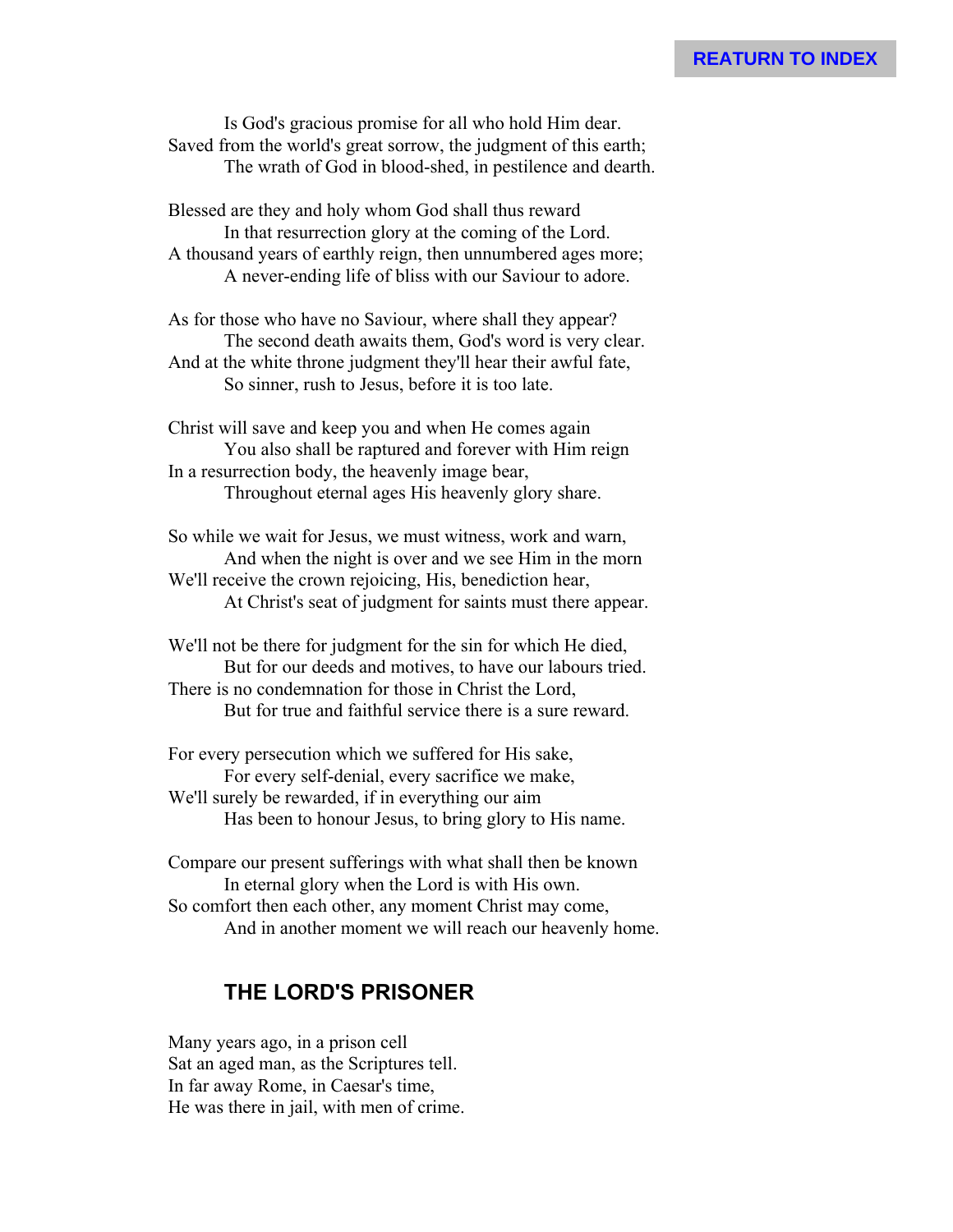That man of God no wrong had done; He had broken no law, not even one. "The prisoner of Christ," the Scriptures call This aged man, the apostle Paul.

In jail for Christ, and willing to die, From his prison home he wrote us why; Why he suffered the criminal's chain, Why his suffering was not in vain.

For though the apostle has long been dead, His prison Epistles by many are read. There's wonderful news for the human race In these letters of Paul about God's grace.

God's purpose and grace for sinful man, Purposed in Christ ere the world began. Before Adam was made God planned it all, This is the message given to Paul.

A message for heathen abounding in sin, Dead in trespasses, no hope within; Abiding in darkness, lusts of all kinds, The god of this age blinding their minds.

Strangers and aliens from God's chosen race Were saved and accepted wholly by grace; Washed by the blood of Christ crucified Justified freely, by God sanctified.

Brought into God's family, heirs with God's Son, With the remnant of Israel, all were made one. One in Christ Jesus raised from the dead, All joined together and joined to the Head.

One Head and one Body called by His Name, One hope of glory, one faith and one claim. One flesh and one Spirit, one baptism too, This is God's doings, His creation new.

Risen and seated with Christ far above, Blessed with His riches, His unmeasured love. Sharing His suffering while they remain here; Promised His glory when Christ shall appear.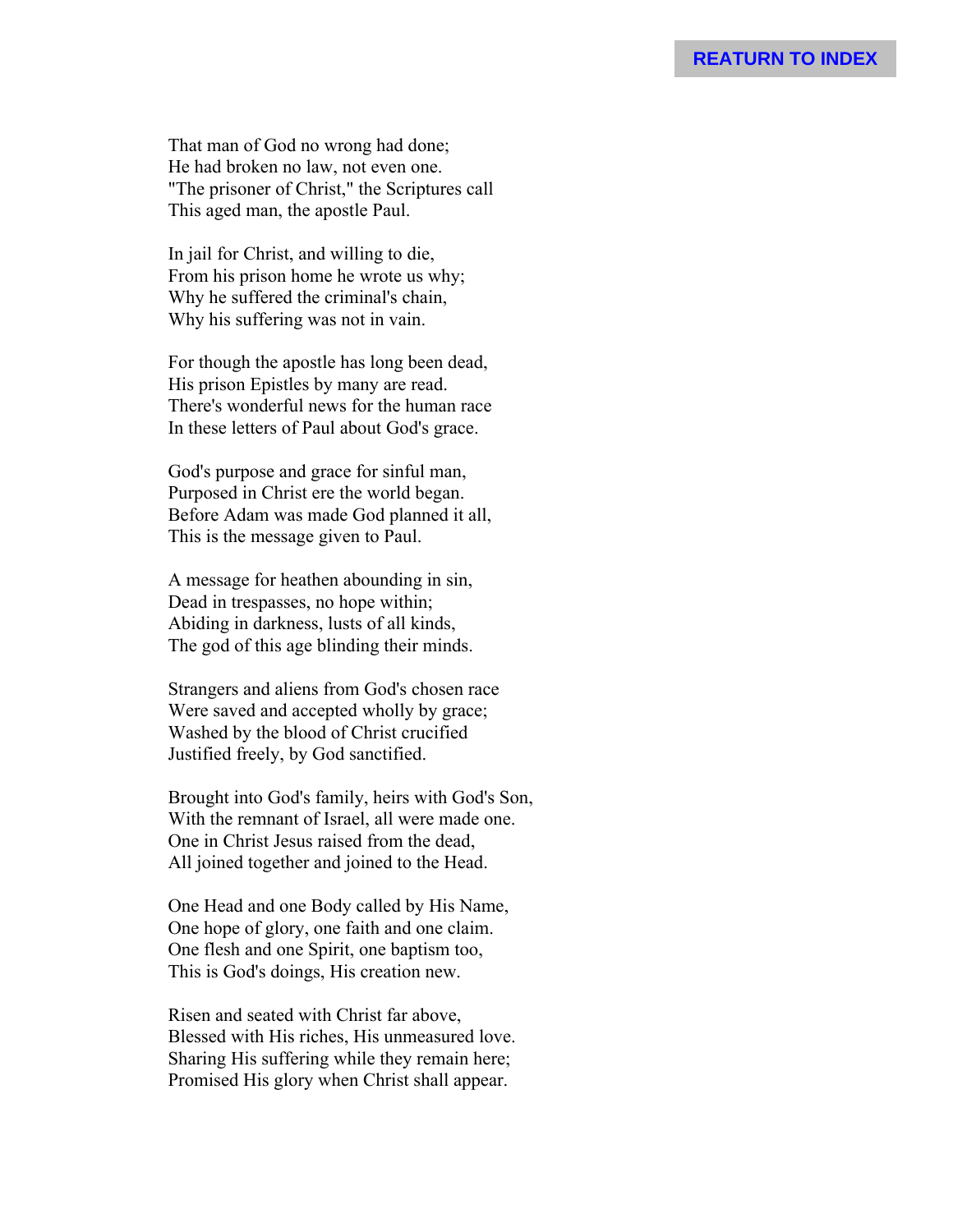Changed in a moment, by Christ caught away, God's Spirit the earnest till that glorious day. Redemption day's coming; Christ shall descend; Saints will be raptured; the age of grace end.

This secret of God for centuries sealed, This mystery of Christ to Paul revealed. No one had mentioned, no one had heard This secret Divine completing God's Word.

The prophets of Israel told of the King, But of Christ and His Body—not one thing. They knew and they wrote of God's kingdom plan, But not one word of the "One New Man."

Christ in the glory filleth all in all, This was the message given to Paul. The Church is the fulness of God's holy Son, A glorious Church when His work is all done.

No wrinkle, no blemish, no spot in that day, Every such thing shall be taken away; God will finish the work He began, The fulness of Christ, "the Perfect Man."

This truth long hidden no longer should be; God wants His children this secret to see. God wants His servants this secret to tell, This wrote Paul from his prison cell.

Paul earnestly longed to have it told He asked for prayers to make him bold; To open his mouth that he might explain The truth for which he suffered in chain.

For open doors saints were to pray, But few were opened in the apostle's day. This glorious truth after all these years The child of God' very seldom hears.

There are religious creeds and sects galore; But God still waits for an open door; For faithful stewards, who are not ashamed To preach this truth that Paul proclaimed.

Let us suffer with Paul, if suffer we must,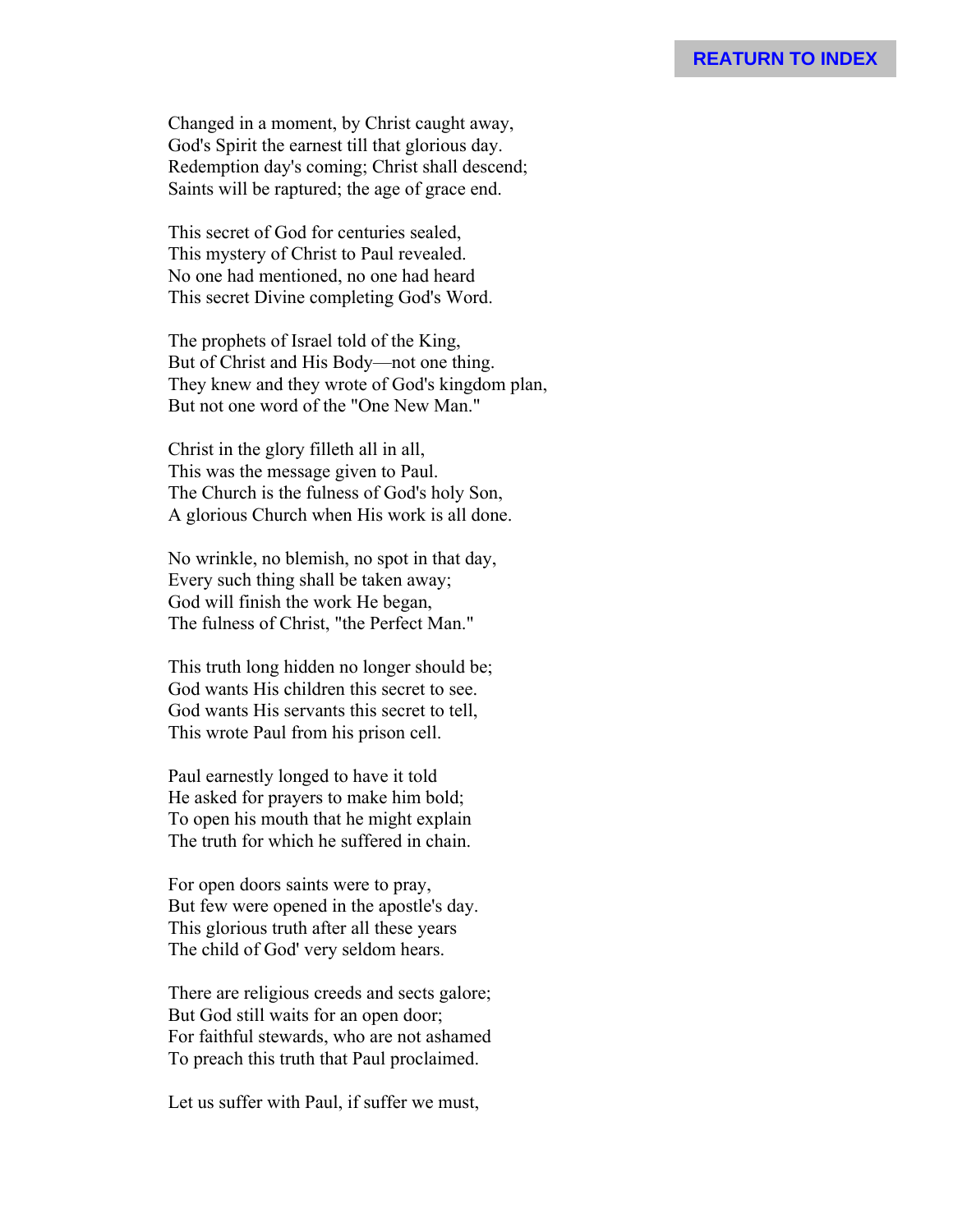Committed to us is this sacred trust, Paul's deposit from Christ, the mystery, Which God still wants all saints to see.

#### **WHEN I SAY GOODBYE**

When to this world I say goodbye, Whether Christ shall come or I shall die; I shall not fear my future state, Nor yet resign myself to fate; 'Tis neither boast nor carnal pride, Nor natural worth I have inside; My trust is not in human creeds, Nor in my good religious deeds.

If man, by works, could heaven gain, Then 'tis true, Christ died in vain. There was no power on earth could save, Nor offer hope beyond the grave. Salvation is from heaven above; God's Book declares that God is love. God loved the world and sent His Son To die for sinners, for every one.

Christ tasted death for every man: It was God's own redemption plan. On Calvary's cross the debt was paid, For there on Christ our sins were laid. In death the Saviour bowed His head, There His precious blood was shed. God has for sin no other cure. By Christ's shed blood the way is sure.

When Christ had put our sin away, In Joseph's tomb His body lay. But on the third day Christ arose To conquer thereby all His foes. Then He ascended through the sky To take His Father's throne on high; Now in the Father's presence there Unceasing is the Saviour's prayer.

Still He prays, "All Thine are Mine," Forever kept by power Divine. Christ promised to prepare a place